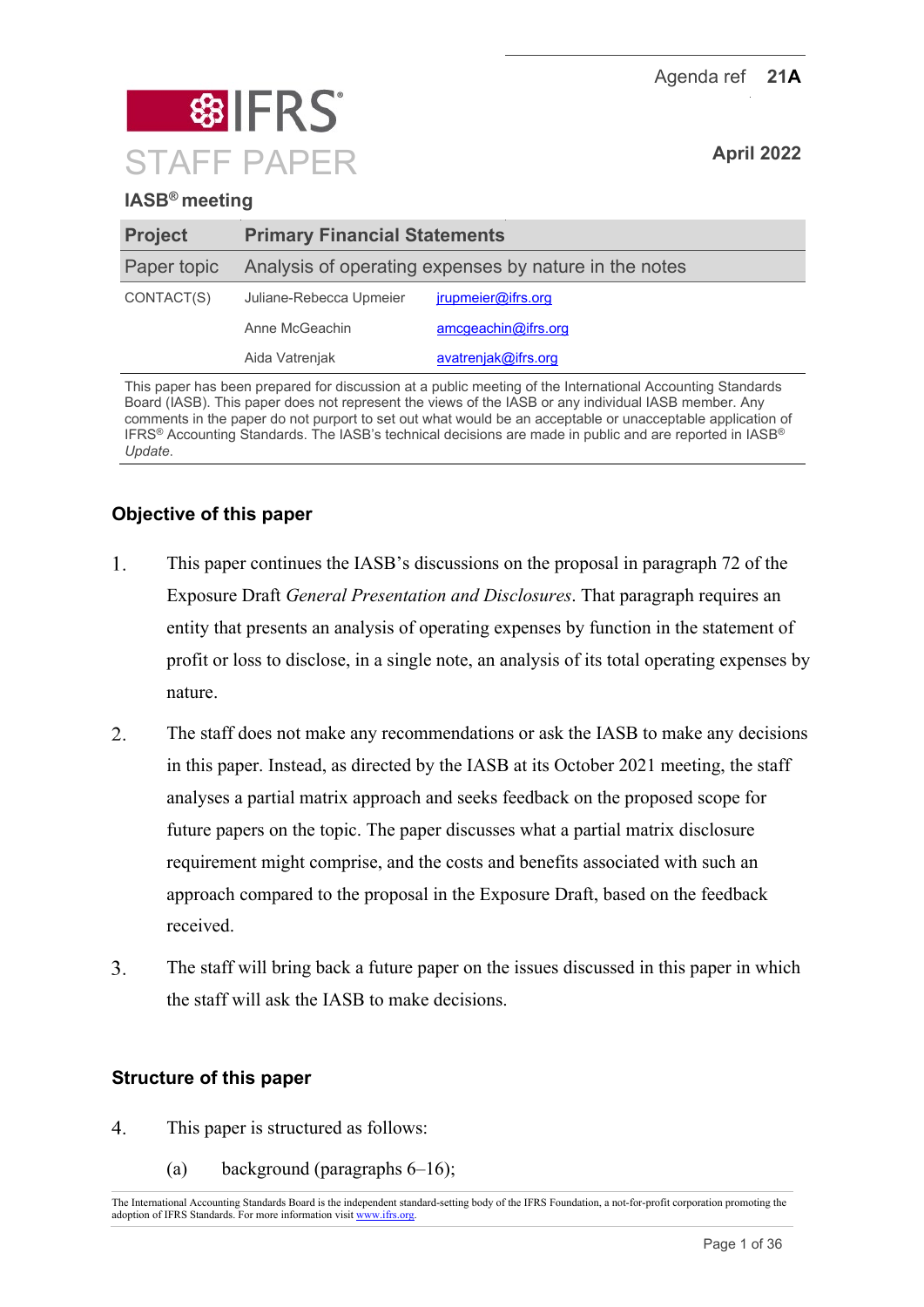- (b) discussions at the October 2021 IASB meeting (paragraphs [17](#page-4-0)[–26\)](#page-6-0);
- (c) context—relationship between a potential requirement for a partial matrix and the general disaggregation requirement (paragraphs [27](#page-7-0)[–29\)](#page-7-1);
- (d) information gathered on a partial matrix (paragraphs [30–](#page-8-0)[66\)](#page-20-0);
- (e) should we further explore a partial matrix approach and if so which one? (paragraphs [67](#page-21-0)[–80\)](#page-24-0); and
- (f) next steps (paragraphs [81](#page-25-0)[–84\)](#page-25-1).
- $5<sub>1</sub>$ The paper also has four appendices:
	- (a) Appendix A—Feedback on the proposal in the Exposure Draft;
	- (b) Appendix B—Comparative overview of the costs relating to the proposal in the Exposure Draft and a partial matrix;
	- (c) Appendix C—Research on current practice of entities;
	- (d) Appendix D—FASB project 'Disaggregation—Income Statement Expenses'.

# **Background**

## *Proposal in paragraph 72 of the Exposure Draft (paragraphs [6–](#page-1-0)[11](#page-2-0) of this paper are identical to paragraphs 7–12 of October 2021 [Agenda Paper 21C\)](https://www.ifrs.org/content/dam/ifrs/meetings/2021/october/iasb/ap21c-analysis-of-operating-expenses-disclosure-in-the-notes.pdf)*

- <span id="page-1-0"></span>6. The IASB proposed to require an entity that presents an analysis of operating expenses by function in the statement of profit or loss to also disclose, in a single note, an analysis of its total operating expenses by nature.
- 7. In the Basis for Conclusions that accompanied the Exposure Draft, the IASB explains its proposal would strengthen the existing requirements of IAS 1 *Presentation of Financial Statements*. Paragraph 104 of IAS 1 requires an entity that classifies expenses by function to "disclose additional information on the nature of expenses, including depreciation and amortisation expense and employee benefits expense".
- 8. The IASB noted that both the nature of expense and the function of expense methods of analysis can provide useful information. For example, information that aggregates expenses by function facilitates the calculation of some performance metrics and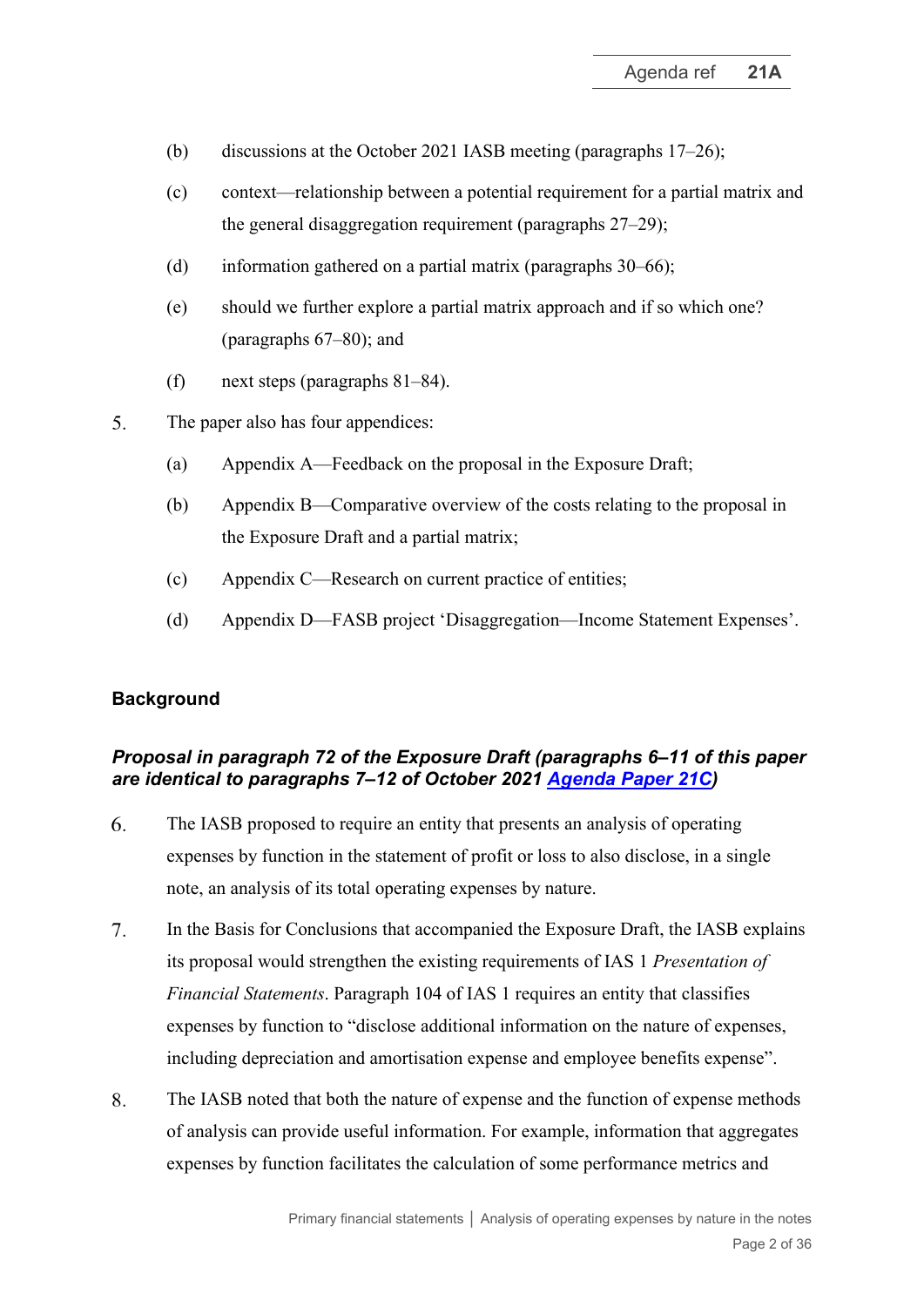margins. However, the IASB had received feedback from users of financial statements that analysing expenses using the function of expense method can lead to a loss of useful information. Functional line items combine expenses with different natures that respond differently to changes in the economic environment, making it difficult for users to forecast future operating expenses. Information about the nature of operating expenses also enables direct comparisons with information provided in the statement of cash flows.

- 9. The IASB considered requiring entities to disclose an analysis of each functional line item by nature. Requiring this analysis would provide users of financial statements with information to help them better forecast an entity's functional line items. However, feedback from preparers of financial statements suggested that this approach would be significantly more complex and costly to apply than an analysis of *total* operating expenses using the nature of expense method. Hence the IASB decided to propose that limited requirement in the Exposure Draft.
- 10. The IASB also noted feedback from some preparers of financial statements that even the proposed requirement may be costly for entities to implement, particularly for those that operate multiple purchase systems making it difficult to track information about the nature of the total costs incurred. Such entities may not always retain information about the nature of the costs capitalised and, therefore, may find it difficult to disclose an analysis of expenses by nature. Other preparers, however, either provide this analysis today or could provide it with limited costs. The strong support for this proposal from users of financial statements led the IASB to conclude that the benefits of having information about operating expenses by nature would be likely to exceed the costs. The IASB noted that it intended to seek further feedback on the likely costs and benefits of the proposal during consultation on the Exposure Draft.
- <span id="page-2-0"></span> $11.$ The IASB also considered requiring an entity that presents its primary analysis of expenses using the nature of expense method to disclose in the notes an analysis of expenses using the function of expense method. However, it rejected such a requirement because there was no evidence of demand from users of financial statements for this disclosure.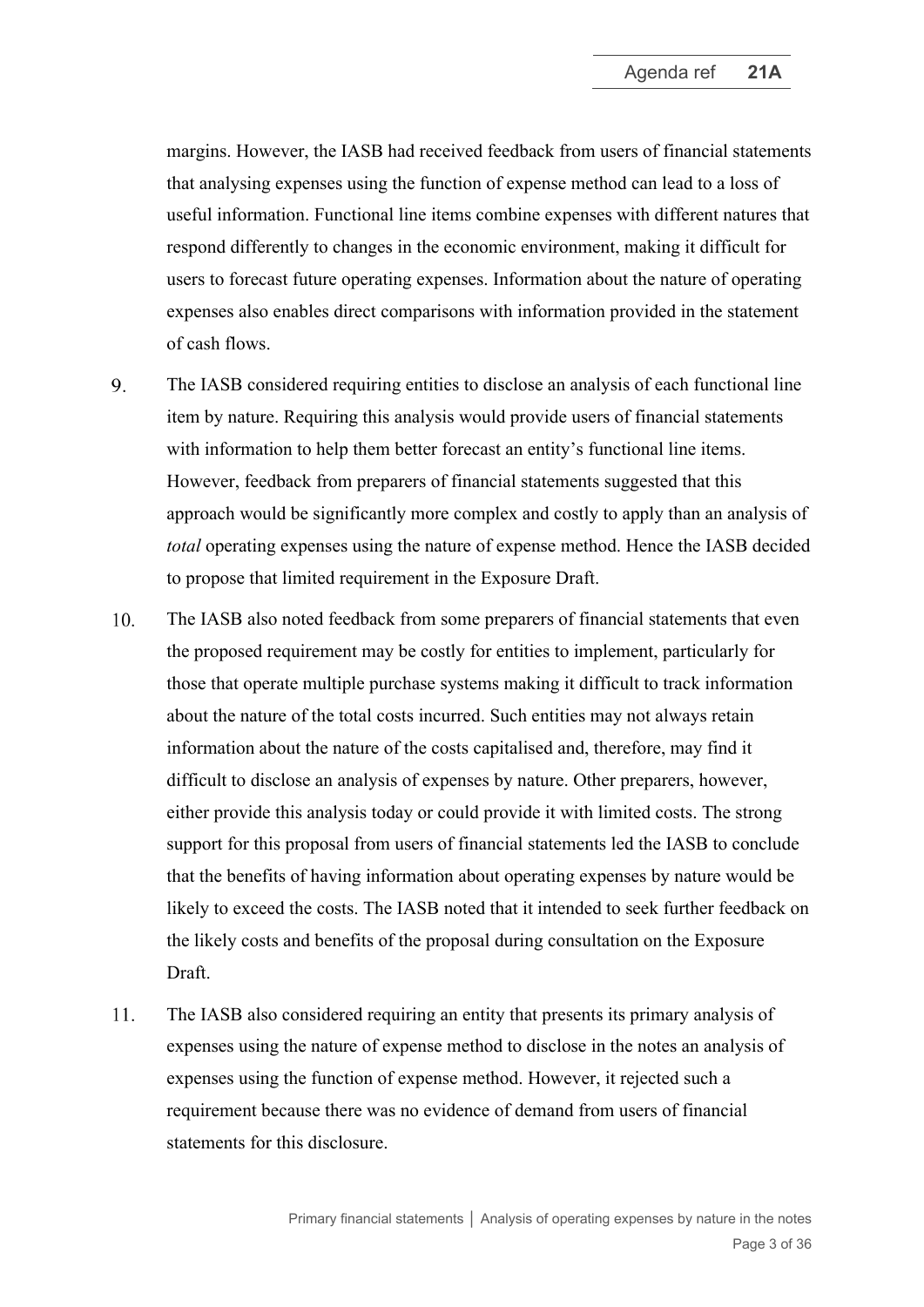### *Objective of the proposal and how it fits into the context of the project*

- <span id="page-3-2"></span>12. Overall, the Exposure Draft proposes improvements to the presentation and disclosure of information in an entity's financial statements with a focus on the statement of profit or loss (BC4 of the Basis for Conclusions).
- $13.$ The three main objectives of the Primary Financial Statements project are:
	- (a) improving the structure and content of the statement of financial performance by requiring defined subtotals in the statement of profit or loss;
	- (b) improving the quality of disaggregation in the financial statements;
	- (c) requiring disclosures about management performance measures.
- 14. To achieve the objective of improving the quality of disaggregation in the financial statements, the IASB proposed principles for aggregation and disaggregation and specific requirements—such as the requirement that an entity that reports operating expenses by function in the statement of profit or loss discloses, in a single note, an analysis of total operating expenses by nature (paragraph 72 of the Exposure Draft).
- <span id="page-3-1"></span>15. This proposal would strengthen the current requirement in paragraph 104 of IAS 1 which requires an entity that reports expenses by function in the statement of profit or loss to disclose additional information on the nature of expenses, including depreciation and amortisation expense and employee benefits expense. The IASB concluded this requirement needs strengthening because of the diversity in views on how it should be applied:
	- (a) some think paragraph 104 requires at least disclosure of the totals of those items alongside disclosure of totals of other (material) items;
	- (b) some think paragraph 104 only requires disclosure of totals of the items specified (that is, depreciation and amortisation and employee benefits).
- <span id="page-3-0"></span>16. Strengthening requirements for disclosure of operating expenses is not critical to meeting project objectives and on this basis the IASB could decide to remove this topic from the scope of the project to enable its timely conclusion. However, reverting back to the requirement in IAS 1 could risk being interpreted as confirmation that entities are only required to report totals for depreciation, amortisation, and employee benefits. Given that current practice by many entities is to report more than this, such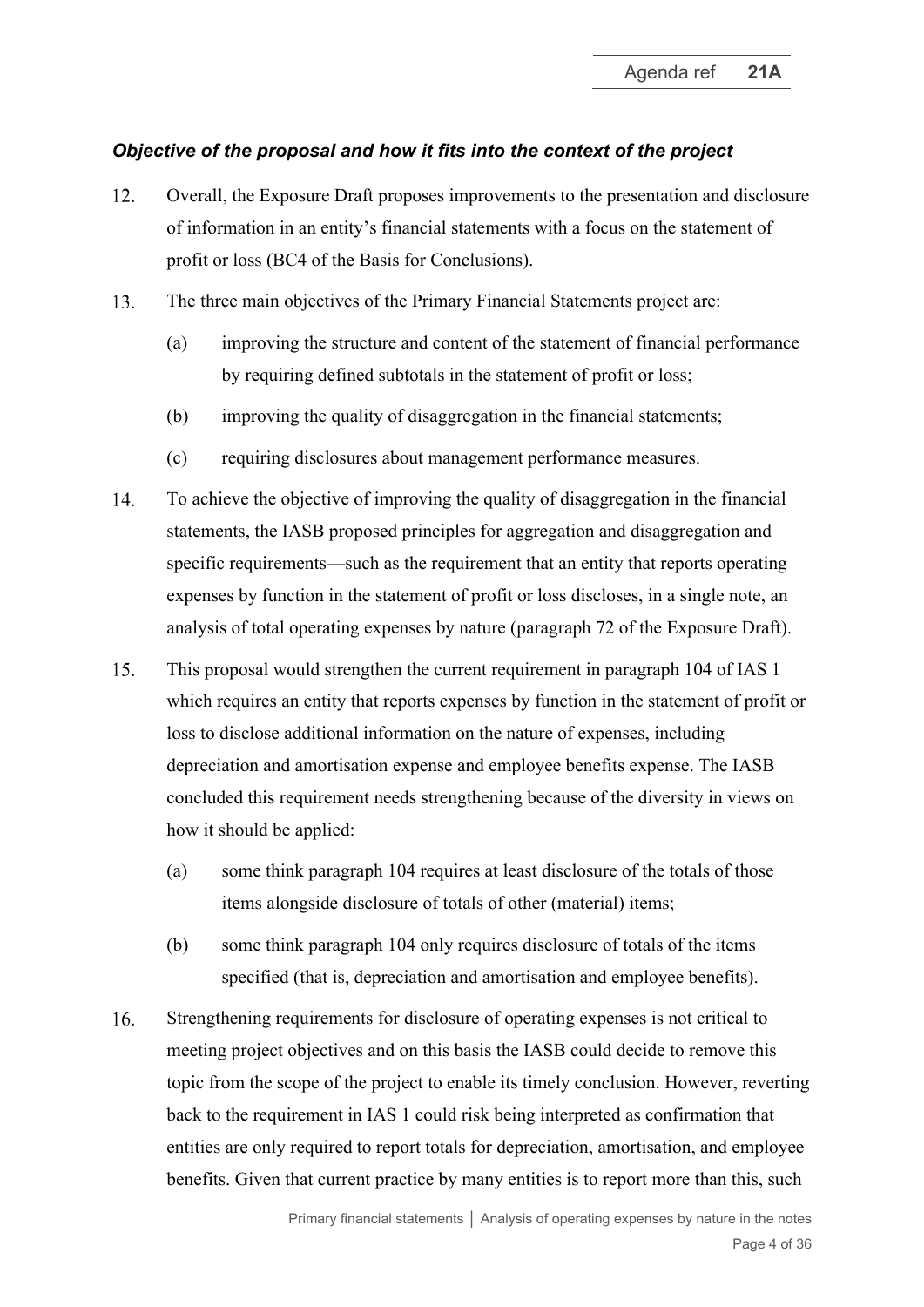an interpretation could make current practice worse (see analysis of current practice in Appendix C).

### **Discussions at the October 2021 IASB meeting**

- <span id="page-4-0"></span>17. The IASB discussed two papers in October 2021 with implications for the issues discussed in this paper:
	- (a) [Agenda Paper 21B](https://www.ifrs.org/content/dam/ifrs/meetings/2021/october/iasb/ap21b-primary-financial-statements-analysis-of-operating-expenses-presentation-in-the-statement-of-profit-or-loss.pdf) *Analysis of operating expenses—presentation in the statement of profit or loss* (paragraphs [18–](#page-4-1)[19\)](#page-4-2); and
	- (b) [Agenda Paper](https://www.ifrs.org/content/dam/ifrs/meetings/2021/october/iasb/ap21c-analysis-of-operating-expenses-disclosure-in-the-notes.pdf) 2[1C](https://www.ifrs.org/content/dam/ifrs/meetings/2021/october/iasb/ap21c-analysis-of-operating-expenses-disclosure-in-the-notes.pdf) *Analysis of operating expenses—disclosure in the notes* (paragraphs [20](#page-5-0)[–26\)](#page-6-0).

## *October 2021 [Agenda Paper 21B](https://www.ifrs.org/content/dam/ifrs/meetings/2021/october/iasb/ap21b-primary-financial-statements-analysis-of-operating-expenses-presentation-in-the-statement-of-profit-or-loss.pdf)*

- <span id="page-4-1"></span>18. In October 2021 the IASB tentatively decided to withdraw the proposed prohibition on a mixed presentation of operating expenses in the statement of profit or  $loss<sup>1</sup>$  $loss<sup>1</sup>$  $loss<sup>1</sup>$  and instead to provide application guidance and disclosure requirements in order to improve comparability and help ensure the presentation of operating expenses provides a faithful representation of the expenses.
- <span id="page-4-2"></span>19. In particular, as part of the application guidance and disclosure requirements, the IASB tentatively decided to require an entity to disclose narrative accounting policy information to explain the composition of cost of sales and other functional line items, such as what types of expenses are included in cost of sales—referred to in this paper as a 'narrative description of the composition of functions' (paragraph 49 of October 2021 [Agenda Paper 21B\)](https://www.ifrs.org/content/dam/ifrs/meetings/2021/october/iasb/ap21b-primary-financial-statements-analysis-of-operating-expenses-presentation-in-the-statement-of-profit-or-loss.pdf).

<span id="page-4-3"></span><sup>1</sup> Paragraph 68 of the Exposure Draft requires that an entity presents in the statement of profit or loss an analysis of operating expenses using *either* the nature of expense method *or* the function of expense method.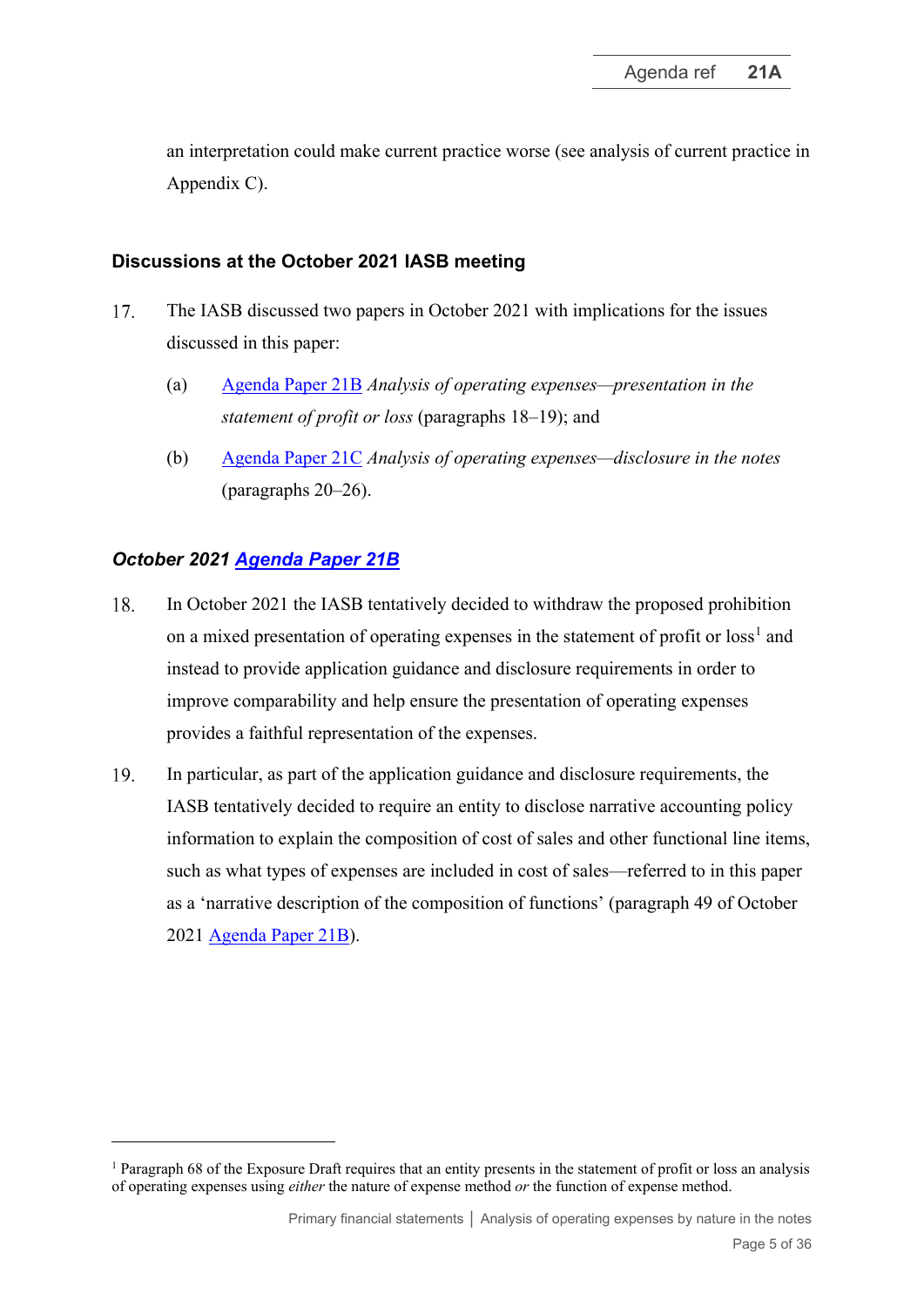# *October 2021 Agenda Paper 21C*

## *Staff re[commendations in Oc](https://www.ifrs.org/content/dam/ifrs/meetings/2021/october/iasb/ap21c-analysis-of-operating-expenses-disclosure-in-the-notes.pdf)tober 2021 [Agenda Paper 21C](https://www.ifrs.org/content/dam/ifrs/meetings/2021/october/iasb/ap21c-analysis-of-operating-expenses-disclosure-in-the-notes.pdf)*

- <span id="page-5-0"></span>20. At the October 2021 IASB meeting the staff recommended in [Agenda Paper 21C](https://www.ifrs.org/content/dam/ifrs/meetings/2021/october/iasb/ap21c-analysis-of-operating-expenses-disclosure-in-the-notes.pdf) that the IASB explore providing a partial cost relief from the proposed requirement for an entity that presents an analysis of operating expenses by function in the statement of profit or loss to also disclose an analysis of its total operating expenses by nature. More specifically, the staff recommended exploring a partial cost relief that:
	- (a) would exempt entities from disclosing information about operating expenses by nature if, and to the extent that, such disclosure would involve undue cost or effort;
	- (b) would not apply to:
		- (i) depreciation, amortisation, and employee benefits expenses; or
		- (ii) any other operating expenses by nature that are subject to specific disclosure requirements in IFRS Standards.
- 21. At that meeting the staff also recommended that if the IASB agreed to explore a partial cost relief it should reconsider its previous decision not to require an analysis of each functional line item by nature.

### *Summary of IASB's discussion of October 2021 [Agenda Paper 21C](https://www.ifrs.org/content/dam/ifrs/meetings/2021/october/iasb/ap21c-analysis-of-operating-expenses-disclosure-in-the-notes.pdf)*

- 22. At the October 2021 IASB meeting the IASB discussed stakeholder feedback on the proposed requirement for an entity to disclose in the notes an analysis of total operating expenses by nature when it reports operating expenses by function in the statement of profit or loss, and the related staff recommendations.
- Some IASB members highlighted that the objective of the proposal was to strengthen 23. the existing requirement in IAS 1 and the improved transparency would be a significant benefit of the proposal. Many IASB members acknowledged that feedback, particularly from users, supported this view and that the information that would be provided would be useful. Some IASB members pointed out that some entities already disclose information about operating expenses by nature or use this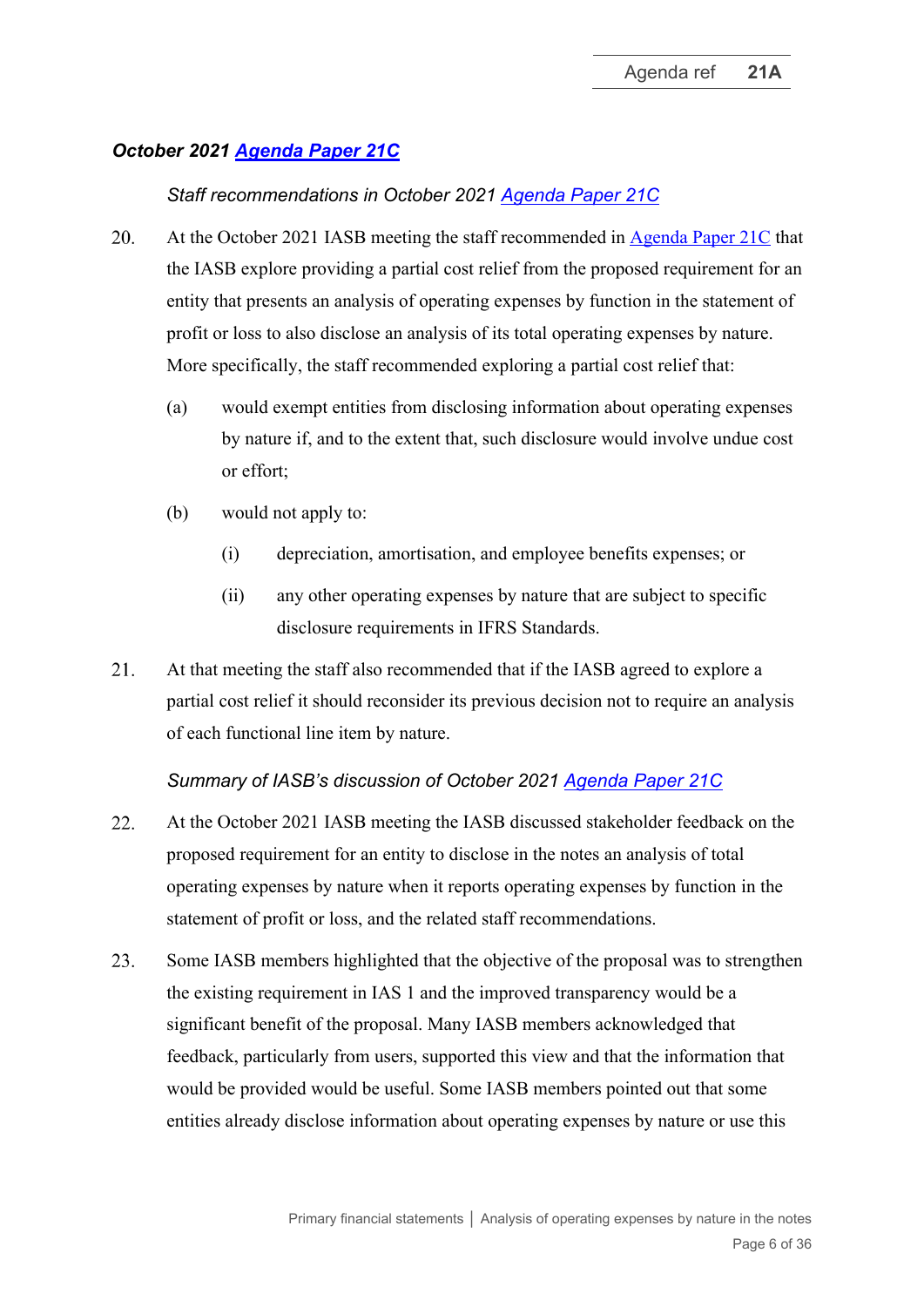information internally on a more granular level further evidencing the usefulness of the information.

- 24. However, many IASB members also acknowledged the feedback, particularly from preparers, that for many entities the systems changes required to disclose totals of operating expenses by nature when it reports operating expenses by function would be costly. Some IASB members said the feedback suggested that the costs to entities was higher than the IASB originally anticipated.
- 25. The IASB tentatively decided not to explore providing a partial cost relief for the disclosure of information about totals of operating expenses by nature when an entity reports operating expenses by function in the statement of profit or loss. Many IASB members thought for many entities complying with the proposal would require a complete system overhaul. A cost relief based on undue cost or effort would therefore not strengthen the requirements because entities that are unable to present the analysis would use the cost relief. Some IASB members said that the IASB needed to decide whether the benefits of the proposal outweighed the cost and effort considering both the responses from preparers on costs involved and the responses from users on benefits of the information.
- <span id="page-6-0"></span>26. The IASB discussed alternative approaches to providing cost relief while maintaining as much of the benefit to users as possible. The IASB discussed the following potential approaches:
	- (a) a long transition period for entities which are unable to obtain the information from current systems. A few IASB members said this would provide time for entities to adapt systems. However, because of the fundamental system change required for many entities it would only delay rather than reduce the costs. Further, during the transition period there may be a lack of comparability between entities with systems able to provide the information and those required to change systems. In addition, entities which are able to provide the information may feel penalised because they would not benefit from a longer transition period.
	- (b) revising the proposal to require only some expenses by nature to be disclosed. Some IASB members asked whether specific expenses by nature could be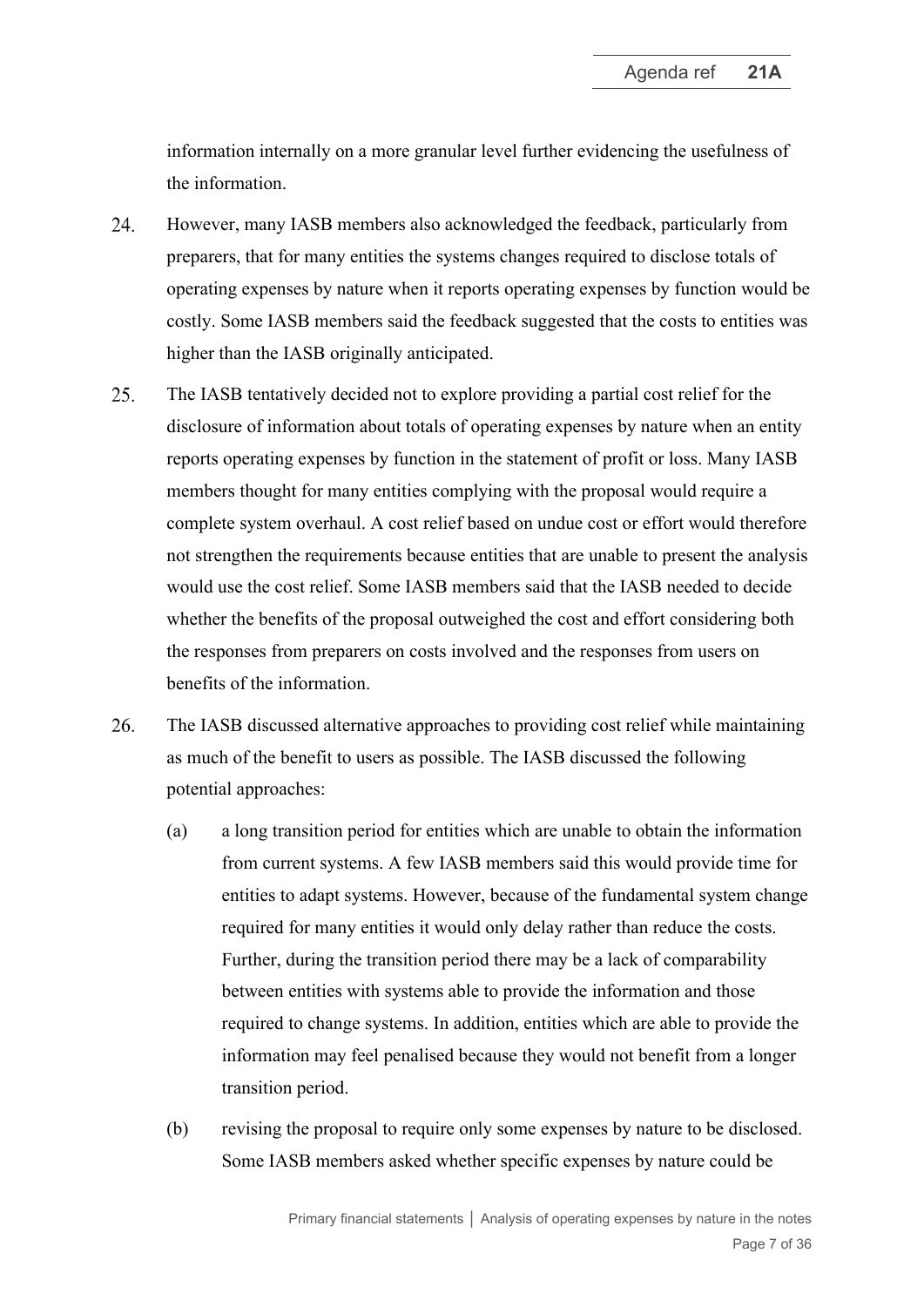identified that would provide users with a significant portion of the benefit of the full by nature disclosure while reducing costs for preparers.

(c) a partial matrix approach—disclosure of selected nature expenses disaggregated into the amounts included in each functional line item. One IASB member said that the benefit of this approach is the link it provides between the statement of financial performance and the cash flow statement. This IASB member also pointed out that comment letters from some preparers proposed a partial matrix as a feasible alternative to disclosure of all operating expense by nature. However, another IASB member raised a concern that a partial matrix would not reduce costs for entities. Some IASB members asked whether there was common understanding of a partial matrix approach and asked the staff to follow up on comments to assess this understanding.

### **Context—relationship between a potential requirement for a partial matrix and the general disaggregation requirement**

- <span id="page-7-0"></span>27. At its meeting in April 2021, the IASB tentatively decided to establish a clear general requirement that amounts should be disaggregated in the notes to the financial statements whenever the disaggregated information is material. If such a requirement were applied to an analysis of operating expenses, it would effectively be the same as a specific requirement for a full matrix of operating expenses analysed by function and nature, and possibly by segment too. All material items in such a matrix would be required to be disclosed.
- <span id="page-7-2"></span>28. The advantage of such a high-level principled requirement is that it captures all information that is material for an entity. Feedback on the analysis of operating expenses indicates that what is material will vary between entities, meaning that requirements for specific items inevitably will not capture the most useful information for all entities.
- <span id="page-7-1"></span>29. However, there are two reasons why the staff think specific requirements are needed for the analysis of operating expenses:
	- (a) Paragraph 104 of IAS 1 already sets out a general requirement for an entity that classifies expenses by function to disclose additional information on the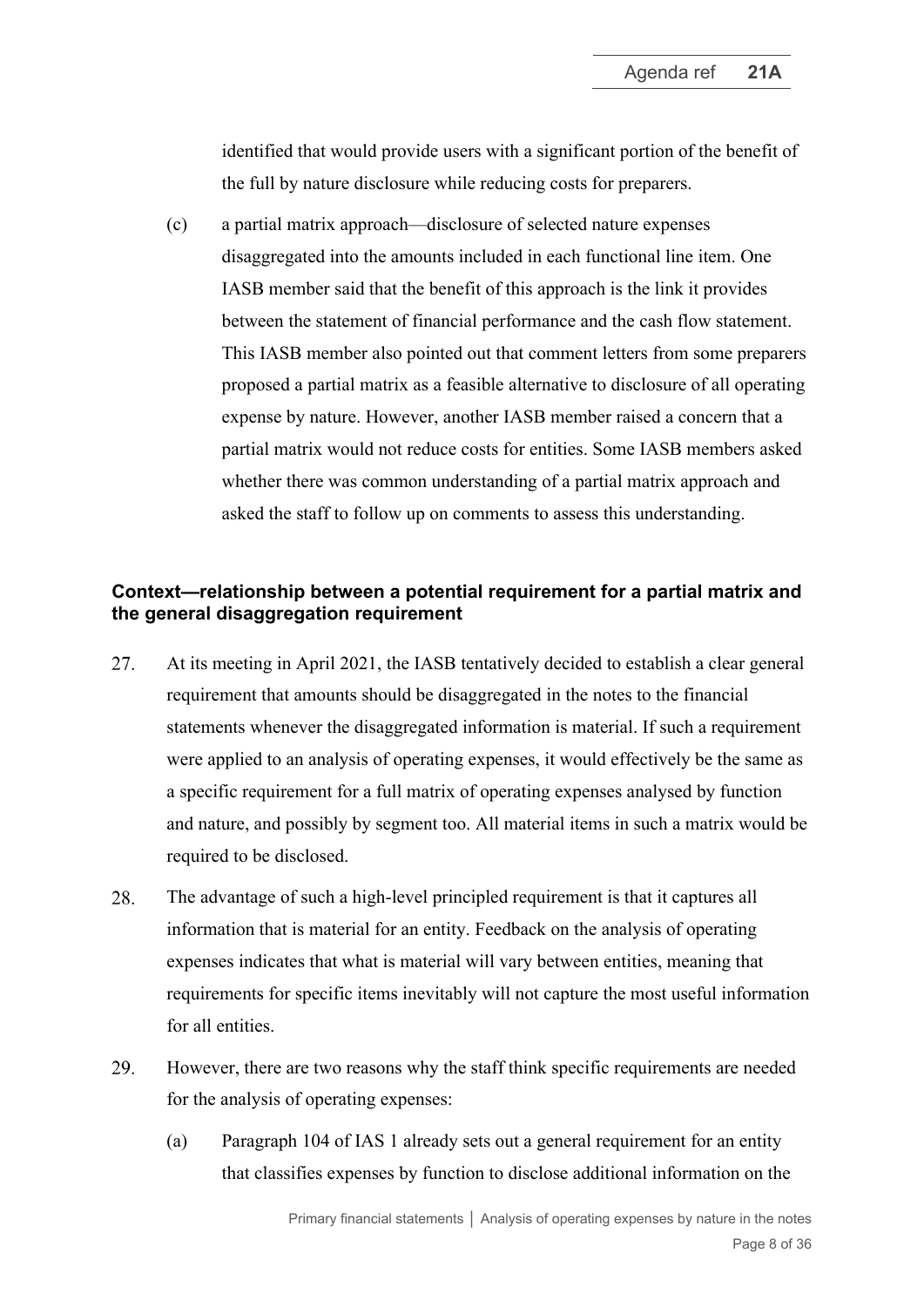nature of expenses. However, as explained in paragraph [15,](#page-3-1) practice varies on the extent of the information given. It seems that specific requirements are needed to achieve improvements in disclosure in this area.

<span id="page-8-1"></span>(b) As noted in paragraph [28,](#page-7-2) applying the general requirement to disclose disaggregated amounts whenever that information is material would be the same as a specific requirement for a full matrix analysing operating expenses by nature and function. Feedback indicates that such a requirement would be prohibitively costly. Hence, if such a requirement were to be established, some form of accompanying cost relief would also need to be established. The staff will bring to a future IASB meeting a paper that explores for all disclosure requirements in IFRS Accounting Standards the relationship between (i) the general requirement to disclose disaggregated amounts whenever material and (ii) the specific disclosure requirements, and whether any form of general cost relief is needed to accompany the general requirement. **In the meantime, the analysis of possible partial matrices in this paper assumes that compliance with any specific requirements relating to disclosure of operating expenses disaggregated by function and nature will result in sufficient disclosure of such disaggregated amounts. Accordingly, entities would** *not* **be required to also apply the general requirement (i.e., to populate a full matrix with all material information).**

#### **Information gathered on a partial matrix**

- <span id="page-8-0"></span> $30<sub>1</sub>$ The following sections:
	- (a) provide an analysis of comment letter feedback suggesting variants of a partial matrix approach (paragraphs [31–](#page-9-0)[34\)](#page-9-1);
	- (b) set out two variants of a partial matrix approach that staff sought feedback on in limited outreach (paragraphs [35](#page-10-0)[–43\)](#page-13-0); and
	- (c) summarise feedback from limited outreach on costs and benefits of the two variants of a partial matrix approach (paragraphs [44–](#page-13-1)[66\)](#page-20-0).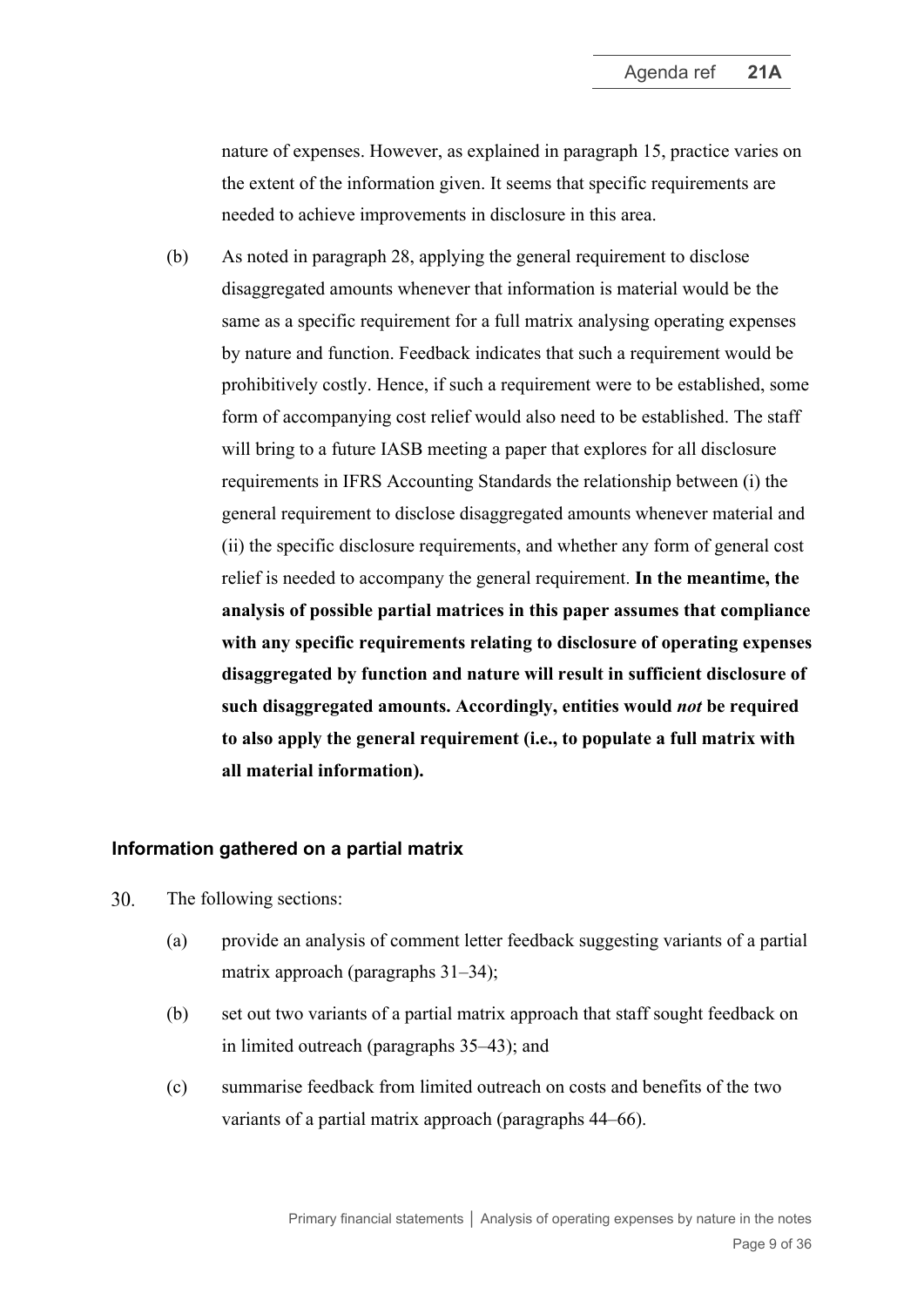# *Suggestions for a partial matrix approach from comment letter respondents*

- <span id="page-9-0"></span>31. A few comment letters, mostly from preparers and their representative bodies, said that showing the split between functional line items of each item required by paragraph 104 of IAS 1 (a partial matrix) was a more practical approach than the proposal in the Exposure Draft because disaggregated information on depreciation, amortisation, and employee benefits was more likely to be available from existing reporting processes (and could therefore be reported without excessive cost).
- 32. A few comment letters from users reiterated that the most useful information was a full matrix but that a partial matrix covering the majority of nature expenses would be more helpful than the proposal in the Exposure Draft, highlighting in particular that:
	- (a) employee benefits should be shown by function because they are often the largest expense for services and technology companies and that having such information would be crucial to understanding an entity's core competencies, competitive position, and vulnerability to economic disruption;
	- (b) depreciation and amortisation should be shown by function, because users would want to remove these expenses from research and development expenses (R&D) and make their own calculations with regards to the capitalisation of development expenses;
	- (c) even a rough approximation of the nature expenses included in functions would be of significant value to users; and
	- (d) more information on restructuring costs was needed by users.
- 33. While the comment letter feedback suggested that more detail about particular nature expenses or particular functions could provide useful information and may be less costly then fully implementing the proposal in the Exposure Draft, the feedback was not enough to conclude:
	- (a) what would such a partial matrix approach look like;
	- (b) how the costs and benefits of such an approach would compare with the proposal in the Exposure Draft.
- <span id="page-9-1"></span>34. We have therefore developed two variants of a partial matrix and conducted targeted outreach to assess their costs and benefits.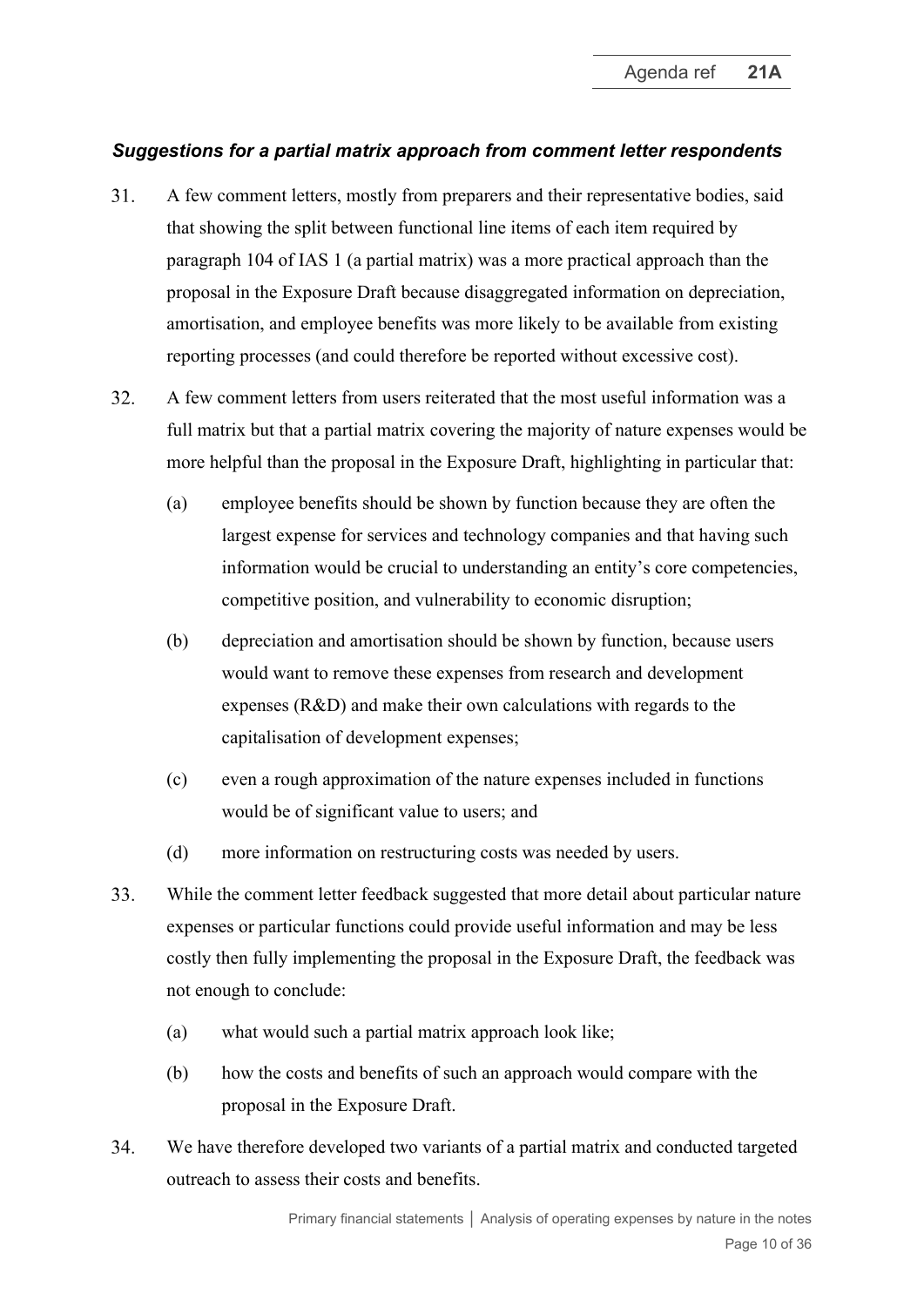### *Variants of a partial matrix approach*

- <span id="page-10-0"></span>35. The two variants of a partial matrix developed by the staff are:
	- (a) specified nature expenses<sup>[2](#page-10-1)</sup> are fully disaggregated by function (referred to as 'partial matrix 1 approach'); or
	- (b) specified functions are fully disaggregated into nature expenses (referred to as 'partial matrix 2 approach').
- 36. As their name suggests, neither partial matrix would require all material information to be disclosed, and the partial matrices give different information about totals of expenses, as explained in paragraphs [37–](#page-11-0)[43.](#page-13-0)

<span id="page-10-1"></span><sup>&</sup>lt;sup>2</sup> By 'nature expenses' we mean operating expenses of a specific nature (e.g., depreciation, amortisation, employee benefits).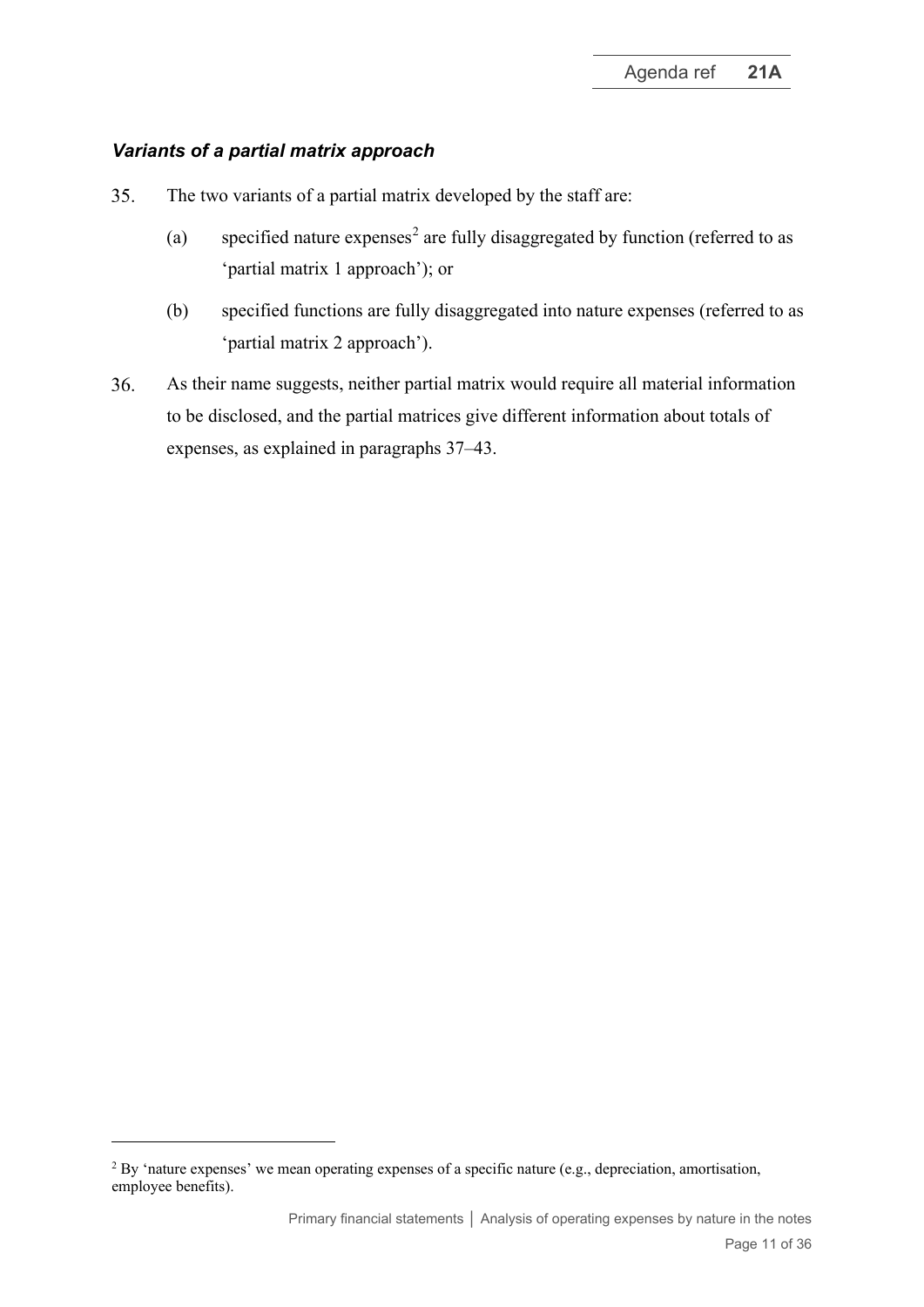*Partial matrix 1 approach—Specified nature expenses are disaggregated by function*

- <span id="page-11-0"></span>The IASB could require an entity to disaggregate specified nature expenses by 37. functions. The specified nature expenses could be the items explicitly listed in paragraph 104 of IAS 1—that is, depreciation, amortisation, employee benefits.
- 38. The table below illustrates how a partial matrix 1 approach could look like in the notes to the financial statements.

| Partial matrix 1 approach           |     | <b>20X1</b>          |
|-------------------------------------|-----|----------------------|
| Depreciation                        |     |                      |
| Cost of sales                       | 250 |                      |
| Selling expenses                    | 100 |                      |
| General and administrative expenses |     |                      |
| Research and development expenses   | 50  |                      |
| <b>Amortisation</b>                 |     | $- - -$              |
| Selling expenses                    |     |                      |
| <b>Employee benefits</b>            |     | $- - -$              |
| Cost of sales                       | 150 | $\sim$ $\sim$ $\sim$ |
| Selling expenses                    |     | .                    |
| General and administrative expenses |     |                      |
| Research and development expenses   |     |                      |

39. The amounts disclosed for each function would add up to totals of depreciation, amortisation, and employee benefits. However, information about nature expenses not specified in the requirement would not be required, including totals for those nature expenses, even if that information were material. The question of whether additional information should be required, for example either a disaggregation of additional nature expenses or totals for some or all other nature expenses is part of the next steps the IASB would need to consider if proceeding with such an approach (paragraph [84\)](#page-25-1).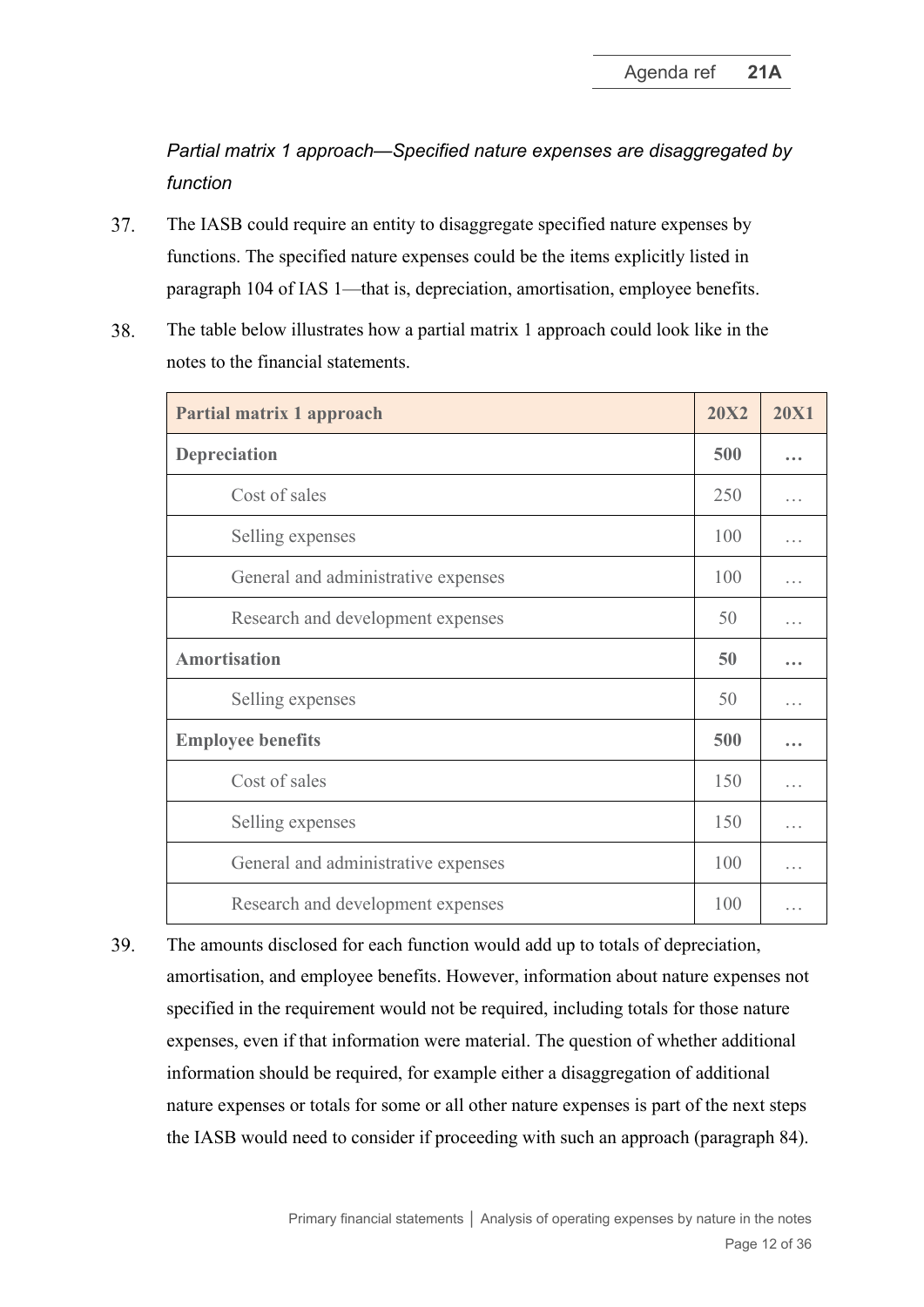*Partial matrix 2 approach—Specified functions are disaggregated into nature expenses*

- 40. The IASB could require specific functions to be disaggregated into entity-specific material nature expenses—for example, the functions 'cost of sales' and 'selling expenses'<sup>[3](#page-12-0)</sup>.
- 41. The table below illustrates how a partial matrix 2 approach could look like in the notes to the financial statements.

| <b>Partial matrix 2 approach</b> |     | <b>20X1</b>          |
|----------------------------------|-----|----------------------|
| <b>Cost of sales</b>             |     |                      |
| Depreciation                     |     | .                    |
| Employee benefits                |     | .                    |
| Materials                        | 550 | .                    |
| Impairment                       | 25  | .                    |
| Other                            | 25  | $\cdots$             |
| <b>Selling expenses</b>          |     |                      |
| Depreciation                     | 100 | .                    |
| Amortisation                     | 50  | $\sim$ $\sim$ $\sim$ |
| <b>Employee benefits</b>         |     | $\cdots$             |
| Materials                        | 200 |                      |

42. Such an approach would lead to entity-specific material information being given for the functions specified (e.g., cost of sales, selling expenses). However, information on functions not specified would not be required (other than narrative accounting policy information to explain the content of functions, see paragraph [19\)](#page-4-2).

<span id="page-12-0"></span><sup>&</sup>lt;sup>3</sup> An entity might report selling, general and administrative expenses (SG&A) in the statement of profit or loss due to such presentation achieving an understandable overview. To fulfil the disclosure requirement, an entity would first have to disaggregate SG&A into 'selling expenses' and 'general and administrative expenses' and then disclose the nature expenses included in 'selling expenses'.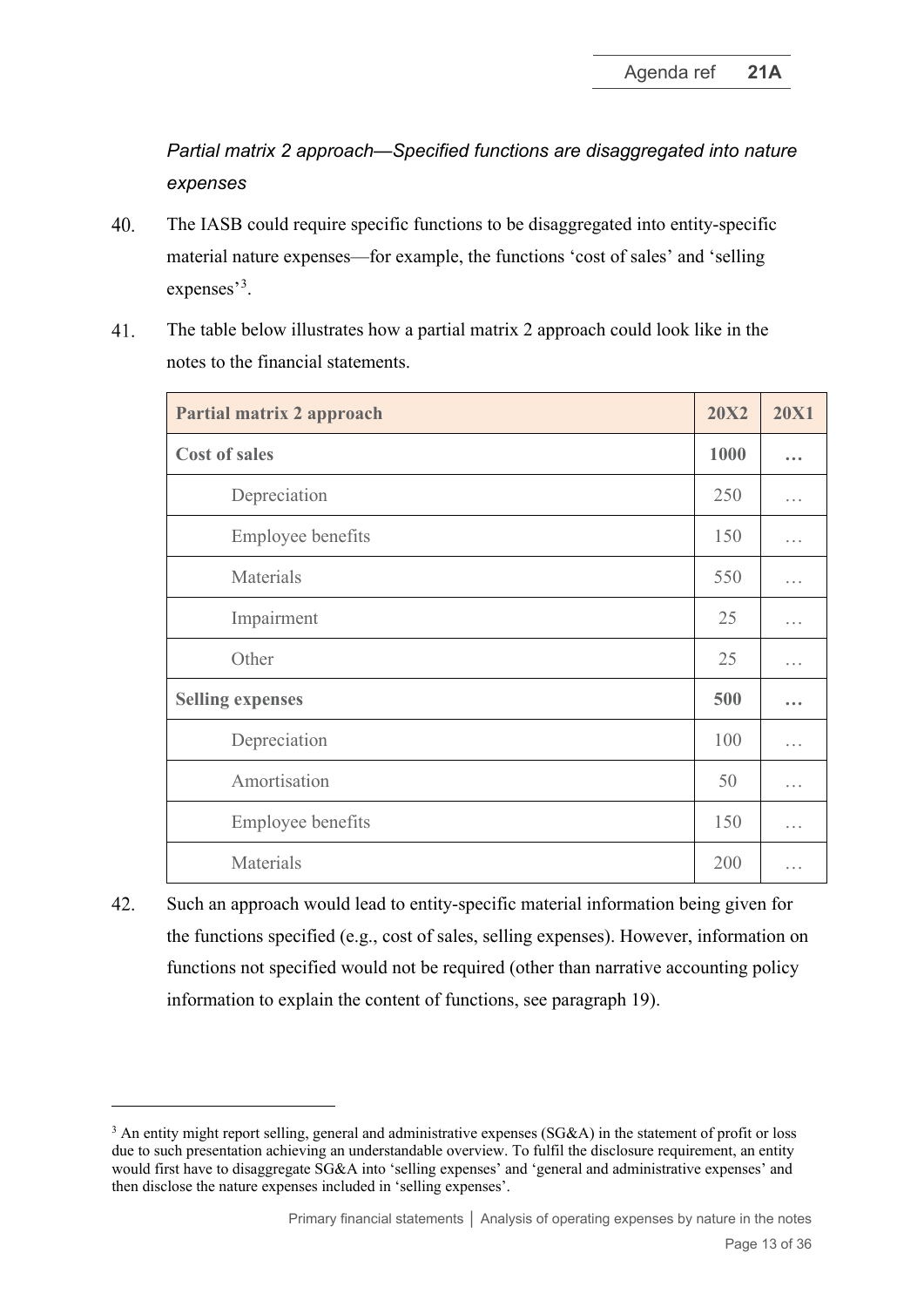- <span id="page-13-3"></span><span id="page-13-0"></span>43. In addition, partial matrix 2 has particular implications for the disclosure of totals for operating expenses:
	- (a) if a portion of the total amount of a nature expense (e.g., depreciation) is included in a function for which disaggregation is not required, a total for that nature expense would not necessarily be determinable from the information provided in the matrix; and
	- (b) as explained in paragraph [49,](#page-16-0) determining nature *expenses* is often impracticable or prohibitively costly. Accordingly, the analysis of nature expenses will often actually be an analysis of nature *costs*. In these cases, the analysis of a function by nature will not add up to the total presented for the functional line item—the disaggregated amounts in the analysis will be cost amounts and the total for the functional line item will be an expense amount.<sup>[4](#page-13-2)</sup>

## *Limited outreach feedback on partial matrix approaches*

- <span id="page-13-1"></span>44. Following the IASB's October 2021 meeting, the staff have discussed the costs and benefits of a partial matrix approach, using the two variants of approaches described in paragraphs [37–](#page-11-0)[43](#page-13-0) of this paper, in:
	- (a) outreach with the IASB's consultative bodies, in particular:
		- (i) the Global Preparers Forum (GPF) at the November 2021 meeting;
		- (ii) the Capital Markets Advisory Committee (CMAC) at the March 2022 meeting; and
		- (iii) the Accounting Standards Advisory Forum (ASAF) at the March/April 2022 meeting.
	- (b) follow-up discussions with preparers and users who had suggested a partial matrix approach in their comment letters.

<span id="page-13-2"></span><sup>&</sup>lt;sup>4</sup> An equivalent disconnect between the disaggregated amounts and the total does not exist in partial matrix 1 because both the disaggregated amounts and the total are nature items. Hence both disaggregated amounts and the total will often actually be costs, not expenses.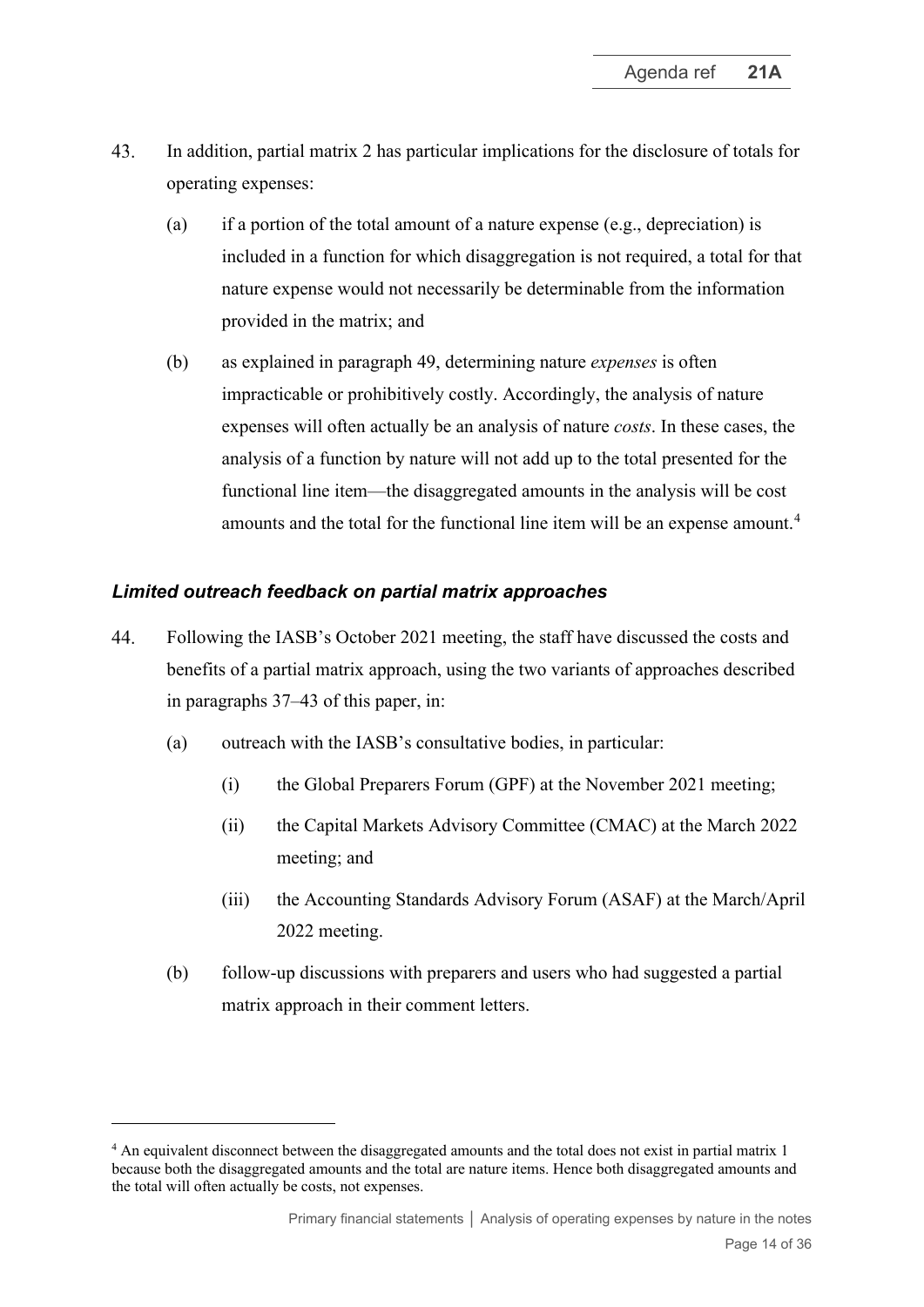- <span id="page-14-2"></span>45. The feedback on the costs and benefits of a partial matrix approach from GPF, CMAC and ASAF members and other preparers and users indicates that:
	- (a) both partial matrices can be challenging to implement and may result in material information not being disclosed (paragraphs [46](#page-14-0)[–49\)](#page-16-0); but
	- (b) partial matrix 1 is likely to be:
		- (i) less costly than the proposal in the Exposure Draft for *some* entities (paragraph [50\)](#page-16-1); and
		- (ii) more useful than the proposal in the Exposure Draft for *most* users (paragraph [58\)](#page-18-0);
	- (c) partial matrix 2 is likely to be:
		- (i) equally (or more) costly than the proposal in the Exposure Draft for *most* entities (paragraph [51\)](#page-16-2); but
		- (ii) more useful than the proposal in the Exposure Draft for *most* users (and more useful than partial matrix 1 for *many* users) (paragraph [59\)](#page-18-1).

# *Feedback on the costs of obtaining information about nature expenses in general*

- <span id="page-14-0"></span>46. Many GPF members and other preparers ('preparers') as well as some ASAF members raised cost concerns on a partial matrix approach that were similar to those raised on the proposal in the Exposure Draft (see Appendix A), with additional detail. Paragraphs [47–](#page-14-1)[51](#page-16-2) summarise the feedback (see also table in Appendix B which gives a comparative overview of the costs relating to the proposal in the Exposure Draft, partial matrix 1 and partial matrix 2).
- <span id="page-14-1"></span>47. The underlying reason for the concerns about providing information about nature expenses is that such information is generally not tracked at the reporting entity level. Entities generally manage their business by using information on the nature of expenses only at a lower level. For example, when a reporting entity reports operating expenses by functions, the information reported for financial reporting purposes to the reporting entity will be based on functional cost centre information created at the lower reporting levels. The detail of the nature amounts charged to those cost centres may not be reported to the reporting entity. Accordingly, to obtain information about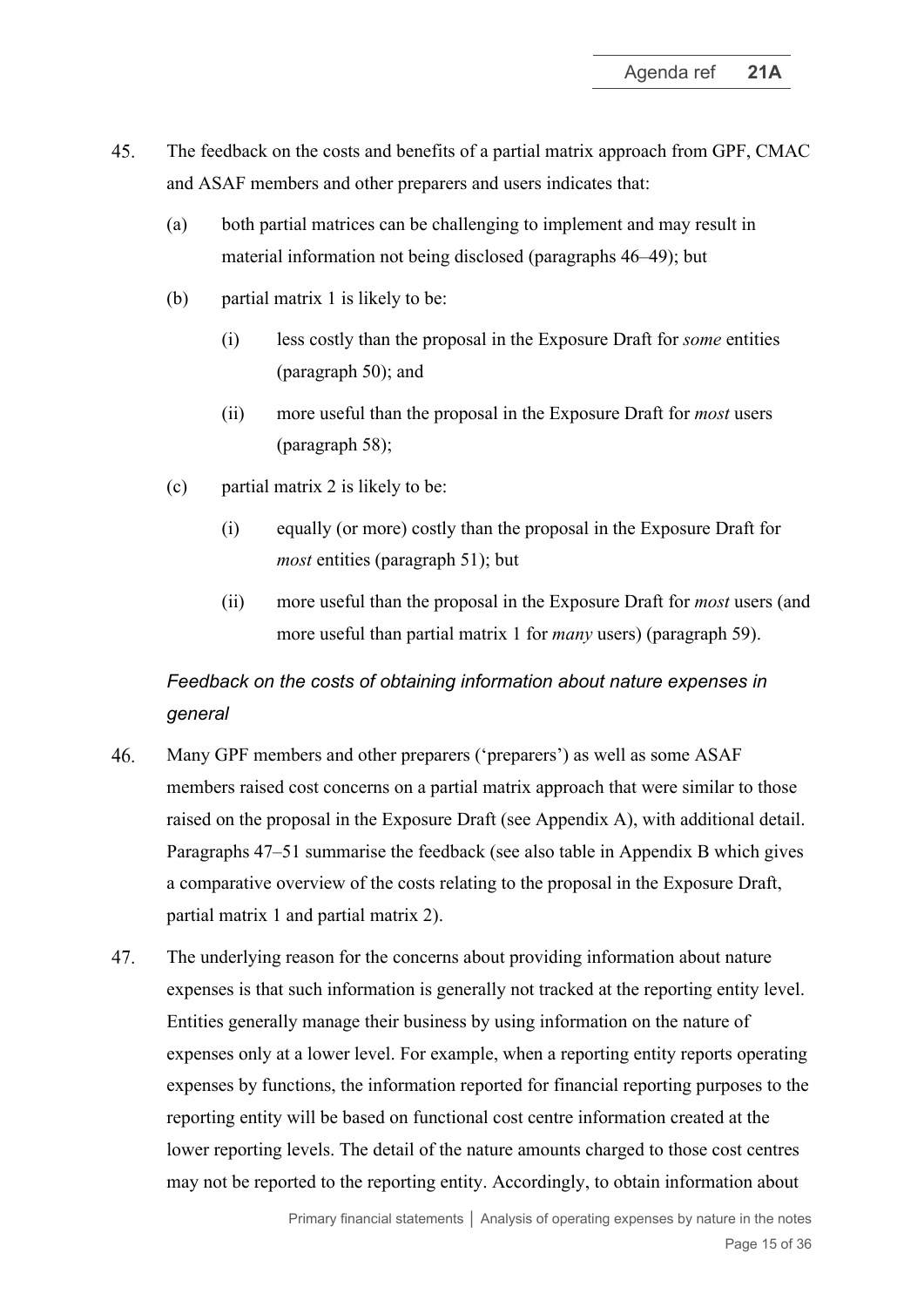nature expenses at the reporting entity level, an entity would be required to either make system changes or to collect the information manually.

- 48. Further, specific problems arise in collecting the information at a reporting entity level:
	- (a) for cost of sales, obtaining information on the nature of expenses included in cost of sales would be challenging because entities using standard-costing systems are not able to 'unbundle' standard costs (under a standard costing system amounts are reported as one line to cost of sales—hence no information on the nature of expenses is available from financial accounting systems). Furthermore, obtaining information would be even more difficult if a manufacturing process involves multiple locations and standard costing systems and costs in multiple currencies—the standard costs of one manufacturing location are the 'material costs' of the next manufacturing location. Hence, information on 'inputs' (e.g., material costs, staff, overhead) would be lost after each manufacturing step.
	- (b) challenges in collecting information may arise at the legal entity level because of *intra*company<sup>[5](#page-15-0)</sup> re-charging of costs initially bundled in a specific cost centre (linked to a specific function) and re-charged to other functions resulting in a loss of information on the initial nature of the re-charged expenses (e.g., staff costs for employees working in the IT department are recharged as IT-costs to a specific function—leading to such costs being comingled with costs for third-party IT services).
	- (c) elimination of *inter*company[6](#page-15-1) transactions during consolidation is by function (e.g., intercompany re-charging of costs, intercompany sale of goods or intercompany loans).

<span id="page-15-0"></span><sup>5</sup> Intracompany re-chargings are re-chargings of expenses from one function to another function *within* the same legal entity.

<span id="page-15-1"></span><sup>6</sup> Intercompany transactions are transactions that occur *between* legal entities of the same group.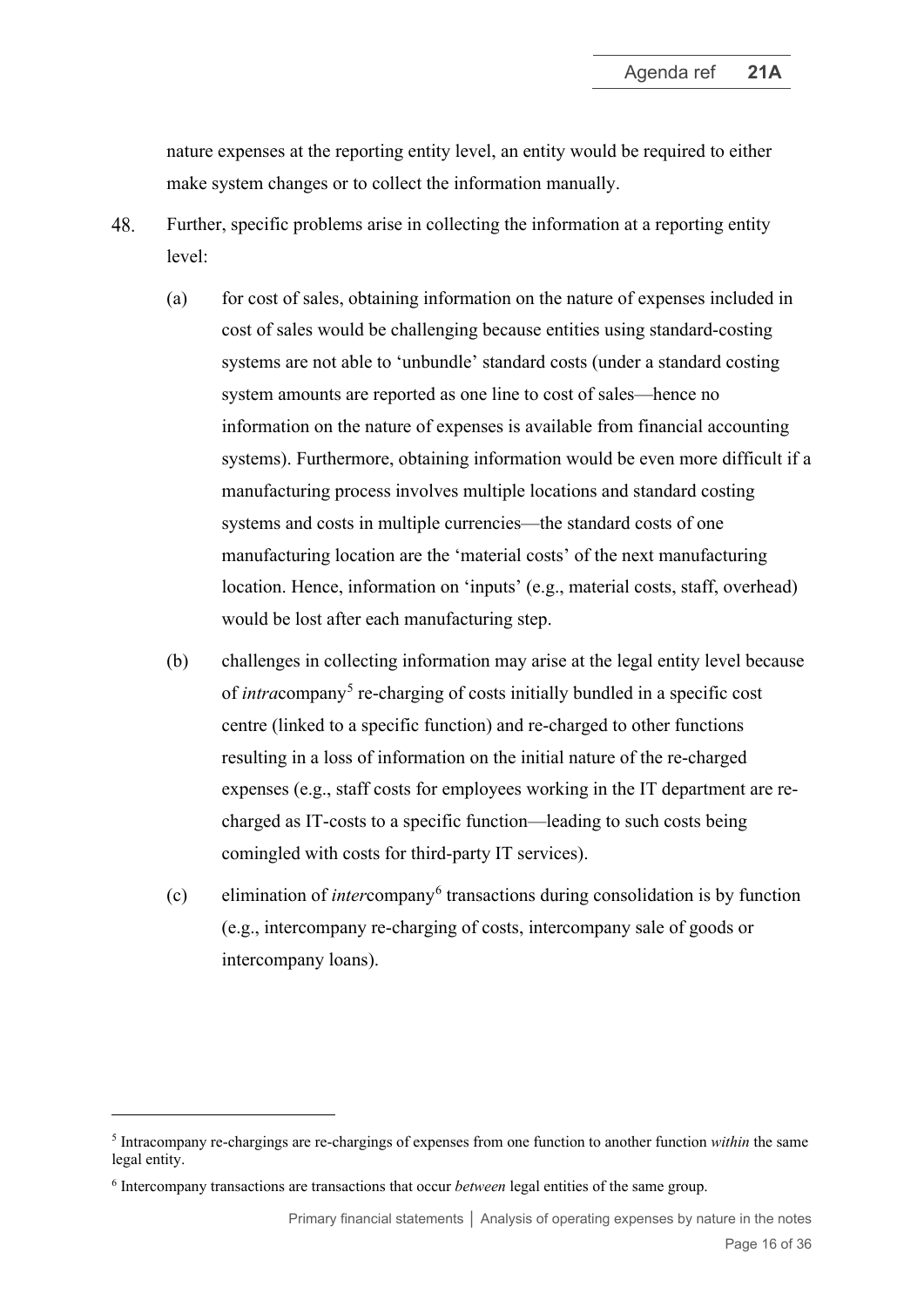- <span id="page-16-0"></span>49. In addition to the challenges of obtaining information at a reporting entity level, determining *expense* amounts for nature expenses rather than *cost* amounts is also challenging:
	- (a) generally: for a specific nature cost incurred in the period (including depreciation and amortisation charge) it may be difficult to distinguish between:
		- (i) cost incurred that has been expensed in the period; and
		- (ii) cost incurred that has been included in the carrying amount of an asset (e.g., property, plant, and equipment);
	- (b) specifically for cost of sales: it is not possible to determine the exact amounts of specific nature costs that were included in the carrying amount of sold inventory (and recognised as an expense).

### *Feedback on the costs of specific partial matrix approaches*

- <span id="page-16-3"></span><span id="page-16-1"></span>50. Some preparers said that a partial matrix 1 approach would be less costly than the proposal in the Exposure Draft, and less costly than partial matrix 2, because it was easier to obtain information on a *limited number of specified* nature expenses. Preparers had indicated they might be able to gather information on depreciation, amortisation, and employee benefits by:
	- (a) extending legal entity reporting packages to incorporate the required information;
	- (b) obtaining such information from other systems (e.g., payroll systems); or
	- (c) building 'workarounds' to obtain the amount of depreciation, amortisation, and employee benefits included in the respective functions (some preparers highlighted that totals of depreciation, amortisation, and employee benefits were already collected because of the current disclosure requirement in paragraph 104 of IAS 1).
- <span id="page-16-2"></span> $51.$ In contrast, the proposal in the Exposure Draft would require an entity to determine which nature expenses would be material and collect information for all such items. That might involve having to re-assess which nature expenses are material (because what is material might change over time). Further, feedback from many preparers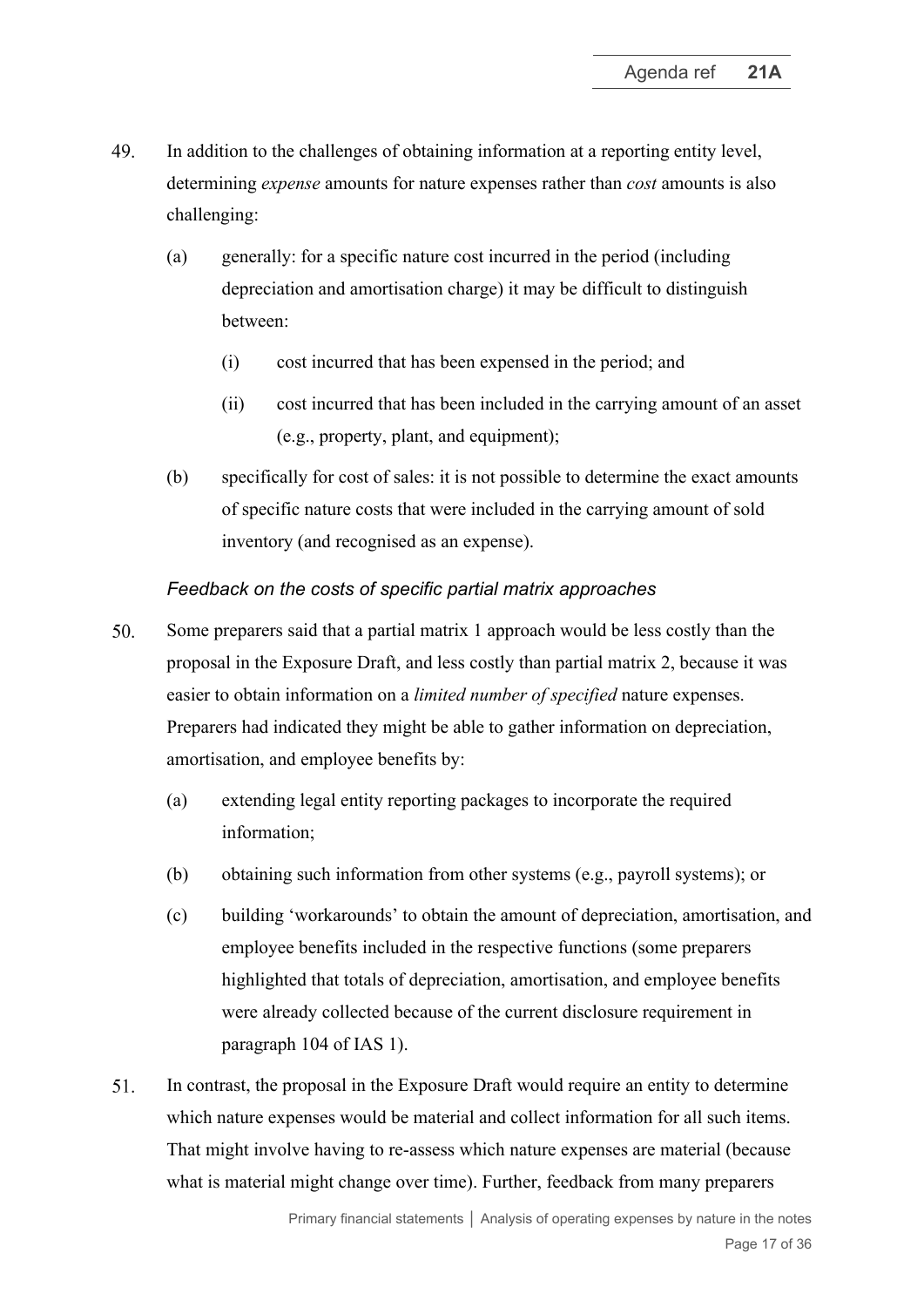indicates that partial matrix 2 would be even more costly than the proposal in the Exposure Draft because an entity would need to assess what nature expenses included in the specified functions at each reporting date would be material and would need to collect information about the amount of those nature expenses included in the specified functions.

#### *Feedback on the usefulness of both partial matrix approaches*

- 52. Some users said that it would be most beneficial if an entity were to give entityspecific material information (a full matrix), rather than the IASB specifying the nature expenses to be disclosed by function or the functions to be disaggregated into nature expenses.
- 53. With regards to a partial matrix approach, some users and a few ASAF members were concerned that specifying the nature expenses to be disaggregated by function or specifying the functions to be disaggregated would not be a principle-based approach and bear the risk of entity-specific material information not being given. A few users said that the IASB's tentative decision in October 2021 to require that an entity gives a narrative description of the expenses included in functions could complement quantitative information, but that quantitative information is crucial for users when calculating metrics or comparing entities. One user explained that it would be sufficient for users if narrative information was accompanied by estimations rather than precise amounts (e.g., if an entity discloses a percentage range of depreciation in cost of sales).
- <span id="page-17-0"></span>54. One preparer and some users questioned the usefulness of consolidated (partial matrix) information for complex businesses where an entity has multiple business units/lines—each have widely differing margins. Some users said they would prefer information on the segment (or division) level—as users develop their models at this level and sales volume/prices are only understandable at this level. In addition, the preparer explained that providing information on specific nature expenses by segment would be easier to obtain than information on specific nature expenses by function.
- $55.$ Most CMAC members and other users ('users') as well as some ASAF members were supportive of a partial matrix approach because such an approach would help users better understand the composition of functions and help users in: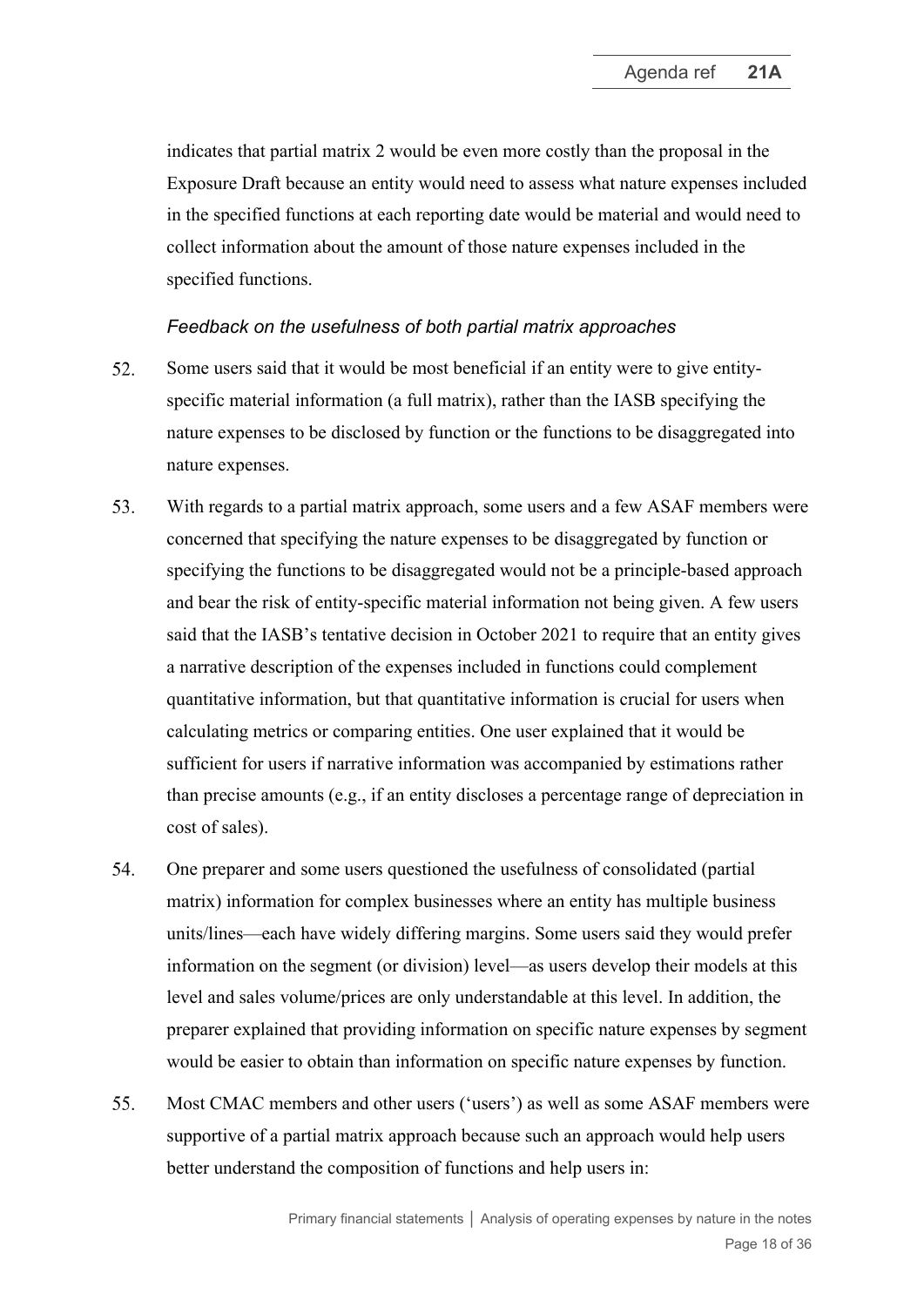- (a) valuing an entity;
- (b) forecasting cash flows;
- (c) understanding an entity's cost drivers;
- (d) linking the statement of profit or loss to the statement of cash flows.

#### *Feedback on the usefulness of specific matrix approaches*

- 56. A few users and one ASAF member said that the question of which variant provides users with more benefits is likely to depend on the entity's business model and the industry in which it operates, for example:
	- (a) a partial matrix 1 is likely to be more beneficial when analysing asset-heavy entities (for which depreciation and employee benefits would account for most of the expenses); while
	- (b) a partial matrix 2 is likely to be more beneficial when analysing an entity in the software as a service (SaaS) business (for which costs other than depreciation and employee benefits would account for most of the expenses).
- 57. Overall, users expressed mixed views about the preferred variant of a partial matrix. Most users agreed that having disaggregated information on depreciation, amortisation, and employee benefits by function (partial matrix 1) was useful however, many users were more supportive of partial matrix 2.
- <span id="page-18-0"></span>58. A few users said that having as much information as possible on depreciation, amortisation, and employee benefits is important to them—thus, they preferred partial matrix 1. One of these users explained that they were seeking to strip out depreciation, amortisation and employee benefits when modelling functions (or EBITDA) as they wanted to make their own calculations with regards to depreciation and amortisation.
- <span id="page-18-1"></span>Many users said that partial matrix 2 has important benefits because it would: 59.
	- (a) allow users to better understand the composition of important functions which helps users:
		- (i) understand the cost drivers of an entity better: for example, it would provide information on material costs (e.g., steel) included in cost of sales, or help users distinguish between ongoing general and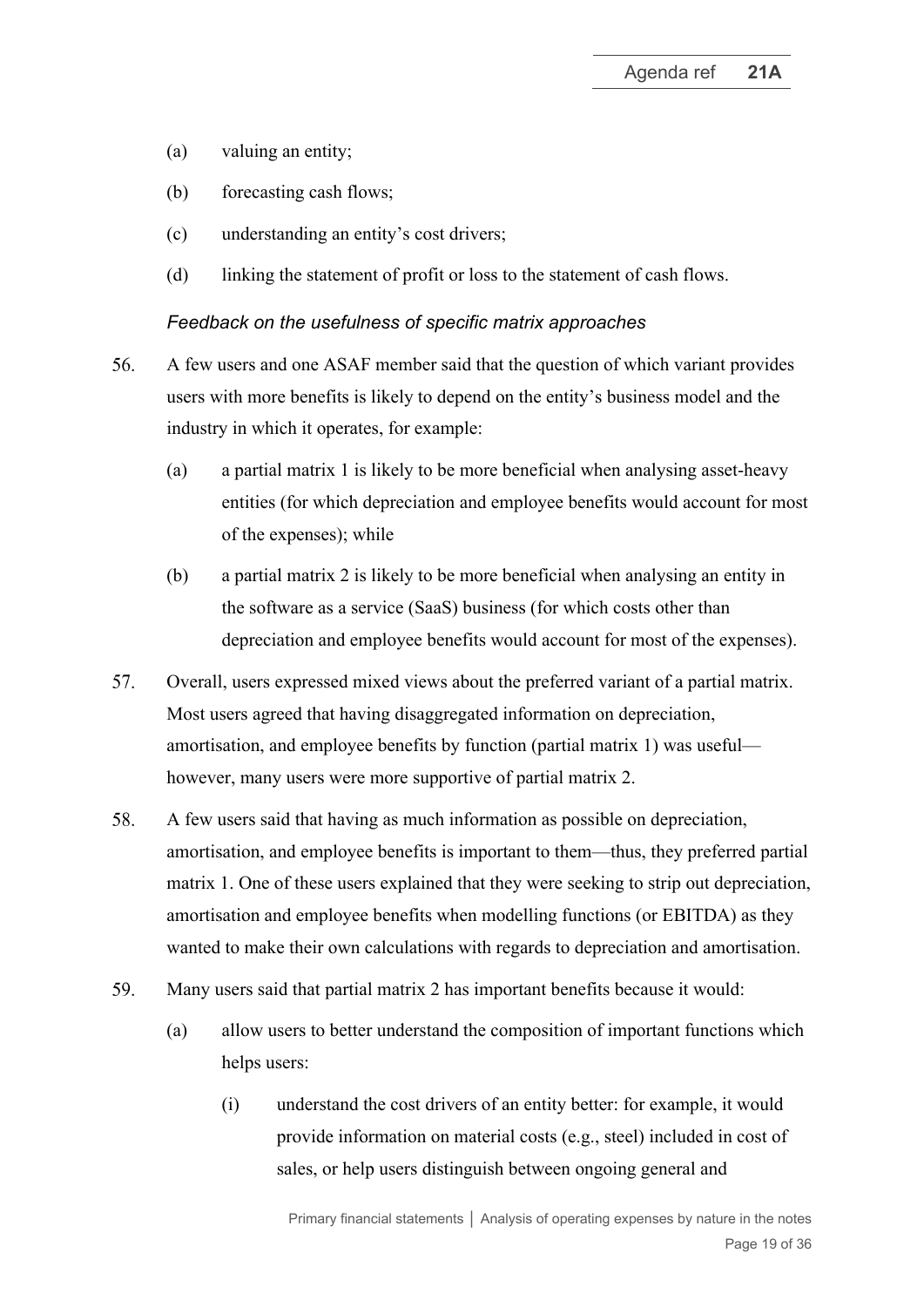administrative expenses and selling expenses (such as advertising and marketing expenses that relate to future sales);

- (ii) make their own adjustments when calculating metrics related to cost of sales or SG&A;
- (iii) compare entities—because there is diversity in practice with regards to what is included in functions (e.g., understanding the composition of cost of sales is important when forecasting an entity's gross margins or comparing various entities' gross margins because information on the composition of functions allows users to adjust gross margins);
- (b) give insights into changes in cost drivers—because changes in cost drivers would lead to an entity having to disclose specific (material) nature expenses that were previously not disclosed due to them being immaterial;
- (c) make digital consumption easier because disaggregated items are expected to add up to the total (functional line item).
- 60. However, a few users also said that disaggregation of 'cost of sales' and 'selling' would not be enough as they also need more information on the nature expenses included in research and development expenses (R&D). In addition, a few users also said they would like an even greater level of disaggregation than functions into nature expense (e.g., would want to be able to distinguish between expenses that are fixed and expenses that are variable in nature, or between cash and non-cash expenses).

#### *Additional comments on a partial matrix approach*

- 61. A few preparers also said that many entities already voluntarily provide disaggregated information on depreciation, amortisation, or impairments in the notes to the financial statements (our research of a limited sample of entities indicates some entities provide this analysis, see Appendix C).
- 62. One ASAF member said that large entities in their jurisdiction would be able to provide information required by both partial matrix 1 and partial matrix 2 (because such entities have sophisticated reporting systems in place) but may be reluctant to disclose such information due to it being commercially sensitive in their view. This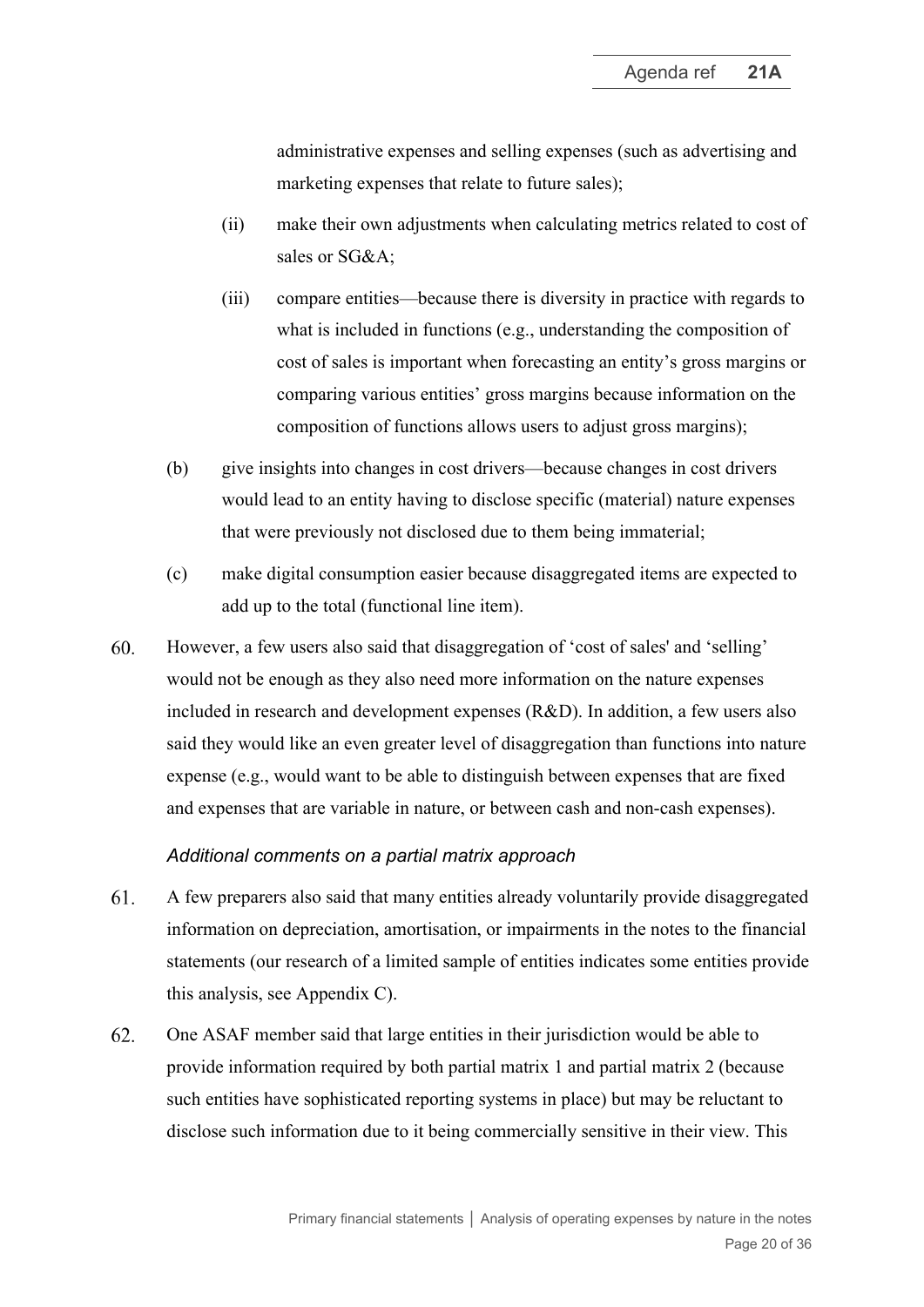ASAF member also said that medium-size and small entities may face more challenges than large entities in providing disaggregated information.

- One preparer said it would be unlikely that they early adopt the final Standard if the 63. IASB proposes a partial matrix approach (because they estimated 2–3 years for necessary systems changes).
- 64. A few preparers said that users were currently not requesting this information and wanted to better understand why users were seeking information that is not used internally by entities to manage their business (one ASAF member said they had heard similar feedback from preparers in their jurisdiction).
- 65. A few ASAF members said that specific disclosure requirements applying only to entities reporting operating expenses by function would be an asymmetric treatment of those entities compared to entities reporting operating expenses by nature.
- <span id="page-20-0"></span>66. One ASAF member said stakeholders in their jurisdiction would prefer the disclosure requirements in the final Standard to be more closely aligned with regulatory disclosure requirements.

### *Question for the IASB*

#### **Question 1**

Does the IASB have any questions or comments on the information gathered about the partial matrix approaches?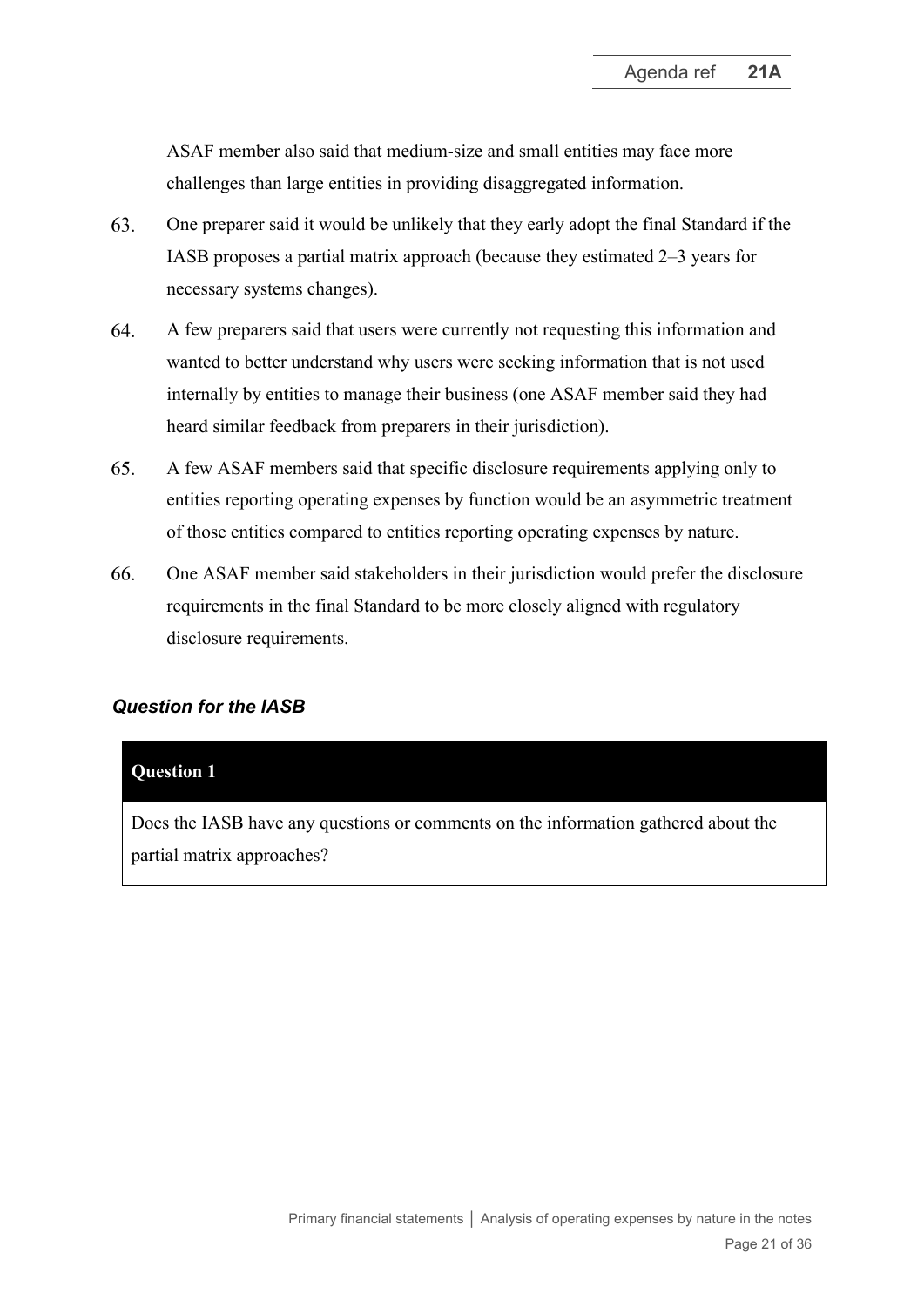# **Should we further explore a partial matrix approach and if so which one?**

- <span id="page-21-0"></span>67. This section discusses:
	- (a) whether a partial matrix disclosure requirement would strengthen the requirements in IAS 1 (paragraphs [68–](#page-21-1)[72\)](#page-22-0);
	- (b) which partial matrix is likely to provide a better balance of costs and benefits (paragraphs [73](#page-22-1)[–74\)](#page-23-0);
	- (c) which approach should be further explored (paragraphs [75–](#page-23-1)[80\)](#page-24-0).

# *Would a partial matrix disclosure requirement strengthen the requirements in IAS 1?*

- <span id="page-21-1"></span>68. Paragraphs [12–](#page-3-2)[16](#page-3-0) of this paper explain that the IASB intended the proposals in the Exposure Draft to strengthen the requirements in IAS 1 and thereby improve the extent of information given about operating expenses. Paragraph 104 of IAS 1 requires an entity classifying expenses by function to disclose additional information on the nature of expenses, including depreciation and amortisation expense and employee benefits expense. The proposals in the Exposure Draft strengthened the requirements in IAS 1 because they would have explicitly required an analysis of total operating expenses by nature.
- 69. The partial matrices described in paragraphs [35–](#page-10-0)[43](#page-13-0) of this paper would require different information from the requirement in IAS 1 or that proposed in the Exposure Draft. As a result, they would strengthen the requirement in some respects but also potentially weaken it in others.
- Partial matrix 1 would: 70
	- (a) strengthen the requirement in IAS 1 for depreciation, amortisation expenses, and employee benefits—because these expenses would be required to be disaggregated by each function rather than just provided as totals;<sup>[7](#page-21-2)</sup> but

<span id="page-21-2"></span><sup>7</sup> Totals of depreciation, amortisation, and employee benefits would be either implicitly required or explicitly required (follow-up question IASB would need to consider, see paragrap[h 84\)](#page-25-1).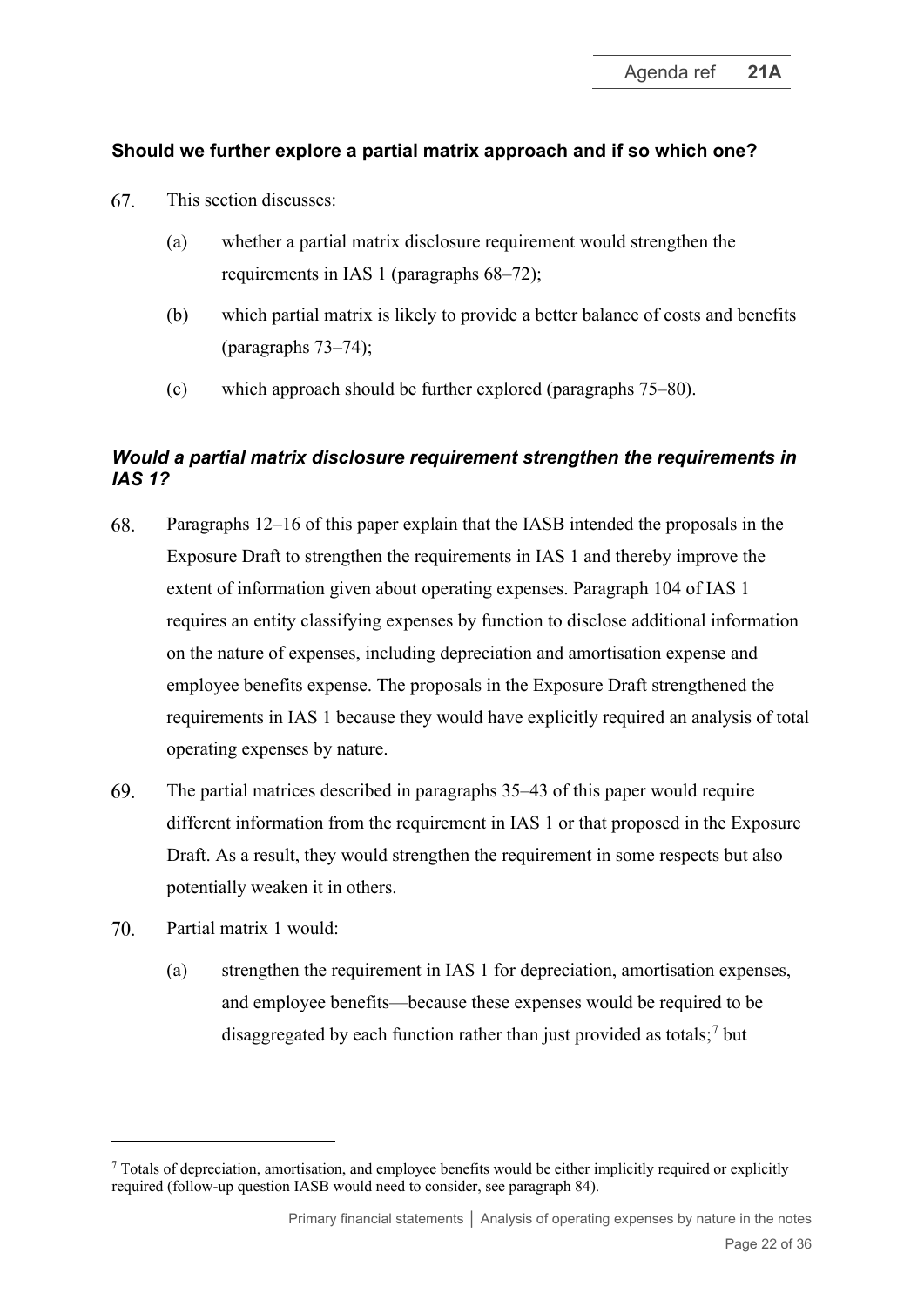- (b) could weaken the requirement in IAS 1 for additional information about expenses of a nature other than depreciation, amortisation, or employee benefits—because these expenses would no longer be required to be disclosed even if material.
- Partial matrix 2 would:  $71.$ 
	- (a) strengthen the requirement in IAS 1—because additional information on nature expenses would be required for specific functions; but
	- (b) could weaken the requirement in IAS 1 in two ways—firstly, because information about total expenses for depreciation, amortisation, and employee benefits would not be provided by the matrix<sup>[8](#page-22-2)</sup>, and secondly because information about material nature expenses included in functions which are not specified would also not be provided by the matrix (paragraph [43\)](#page-13-0).
- <span id="page-22-0"></span> $72.$ To better understand the likely effect of a partial matrix requirement on practice, the staff have analysed current practice (see Appendix C). This analysis suggests that many entities do not provide the analysis that would be required by partial matrix 1 or 2 and therefore implementing the requirement for a partial matrix would improve current practice.

#### *How do partial matrix approaches balance costs and benefits?*

- <span id="page-22-1"></span>73. The feedback received indicates that (paragraphs [44–](#page-13-1)[66\)](#page-20-0):
	- (a) partial matrix 1 is likely to be:
		- (i) less costly than the proposal in the Exposure Draft for *some* entities (paragraph [50\)](#page-16-1); and
		- (ii) more useful than the proposal in the Exposure Draft for *most* users (paragraph [58\)](#page-18-0);
	- (b) partial matrix 2 is likely to be:

<span id="page-22-2"></span><sup>8</sup> The requirements for partial matrix 2 could include a requirement to disclose totals for depreciation, amortisation, and employee benefits, which would alleviate this potential loss of information.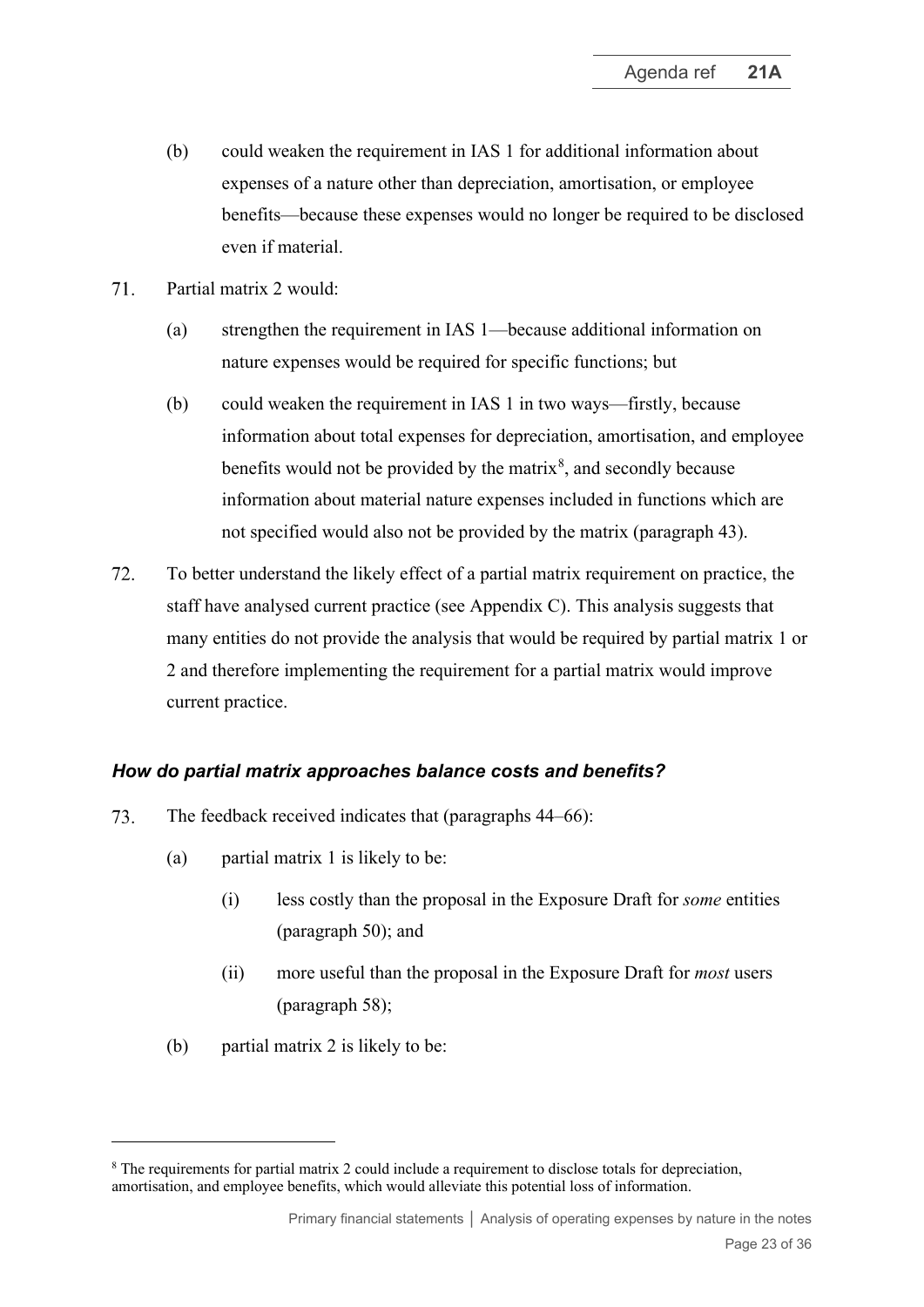- (i) equally (or more) costly than the proposal in the Exposure Draft for *most* entities (paragraph [51\)](#page-16-2); but
- (ii) more useful than the proposal in the Exposure Draft for *most* users (and more useful than partial matrix 1 for *many* users) (paragraph [59\)](#page-18-1).
- <span id="page-23-0"></span>74. Looking at the costs in detail, the feedback from preparers has indicated that:
	- (a) partial matrix 1 is likely to be less costly than the proposal in the Exposure Draft for *some* entities because the required information could be obtained at little additional cost (paragraph [50\)](#page-16-1); but that
	- (b) both the proposal in the Exposure Draft and partial matrix 2 would require substantial changes to systems and processes for *most* entities—thus would involve significant costs for *those* entities (paragraphs [46](#page-14-0)[–49](#page-16-0) and paragraph [51\)](#page-16-2); and
	- (c) partial matrix 2 may be even more costly than the proposal in the Exposure Draft because disaggregating cost of sales would be even more challenging than providing totals of nature expenses (paragraph [51\)](#page-16-2).

#### *Which approach do we explore further?*

- <span id="page-23-1"></span>75. The objective of considering partial matrix approaches was to reduce the cost of disclosures about operating expenses for entities that report expenses by function, compared to the cost of implementing the proposal in the Exposure Draft. Compared to the proposal in the Exposure Draft, partial matrix 2 is likely to provide users with more benefits but is also likely to be more costly to implement.
- 76. The IASB could explore partial matrix 2 further, on the basis of providing additional benefits to users. The staff however do not suggest IASB further explores partial matrix 2 because doing so:
	- (a) would not be responsive to the feedback received on the Exposure Draft;
	- (b) could be considered a fundamental change to the proposal in the Exposure Draft and thus could delay the project; and
	- (c) would not significantly contribute to meeting project objectives.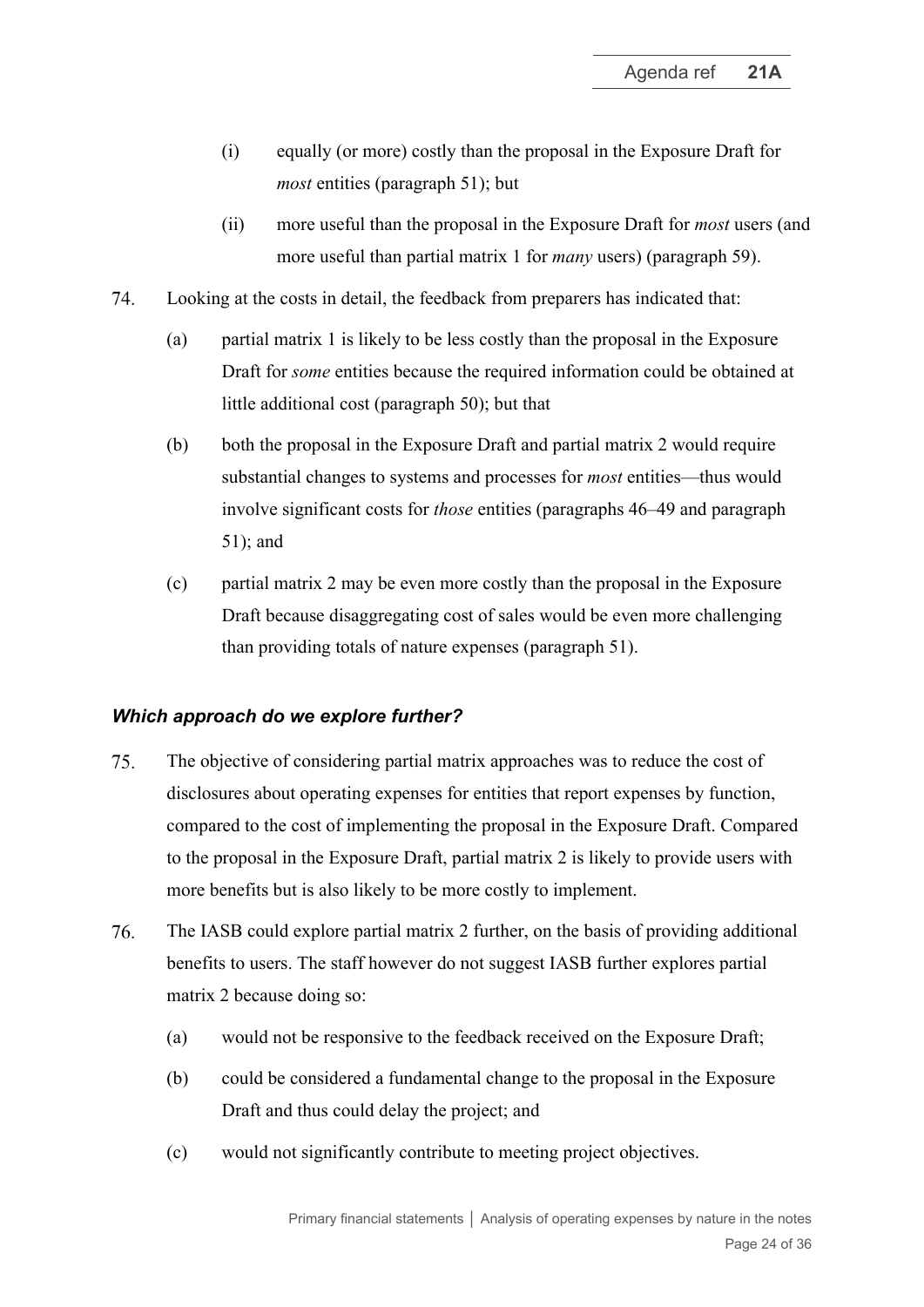- 77. In contrast, the staff think that partial matrix 1 is worth exploring further because:
	- (a) the requirements are expected to result in the disclosure of additional material information by many entities, and thus improve current practice; and
	- (b) the preparer feedback suggests that, even for entities that do not already provide this information, this information can be provided either with little additional cost or without undue cost.
- 78. Similar to partial matrix 2, partial matrix 1 could be seen as a fundamental change to the proposal in the Exposure Draft. Nonetheless, the staff think it is worth exploring further because of its potential benefits for users and reduced costs for some preparers.
- 79. The staff acknowledge that some users would find nature expenses disaggregated by segment more useful and that preparers may be able to obtain such information more easily from current systems than nature expenses disaggregated by function (paragraph [54\)](#page-17-0). In addition, staff research shows that many entities that report expenses by function in the statement of profit or loss already provide such information to some extent, specifically:
	- (a) 66% disaggregate depreciation and amortisation by segment (31 out of 47 entities); and
	- (b) 43% disaggregate impairments by segment (20 out of 47 entities) (paragraph [C6](#page-34-0) in Appendix C).
- <span id="page-24-0"></span>80. However, such a disclosure requirement would not be in the scope of this project but rather in the scope of IFRS 8 *Operating Segments*. Hence, the staff do not plan to consider this issue further in this project.

# *Question for the IASB*

### **Question 2**

Does the IASB have any questions or comments on the staff plan on which partial matrix approach to explore in the next paper?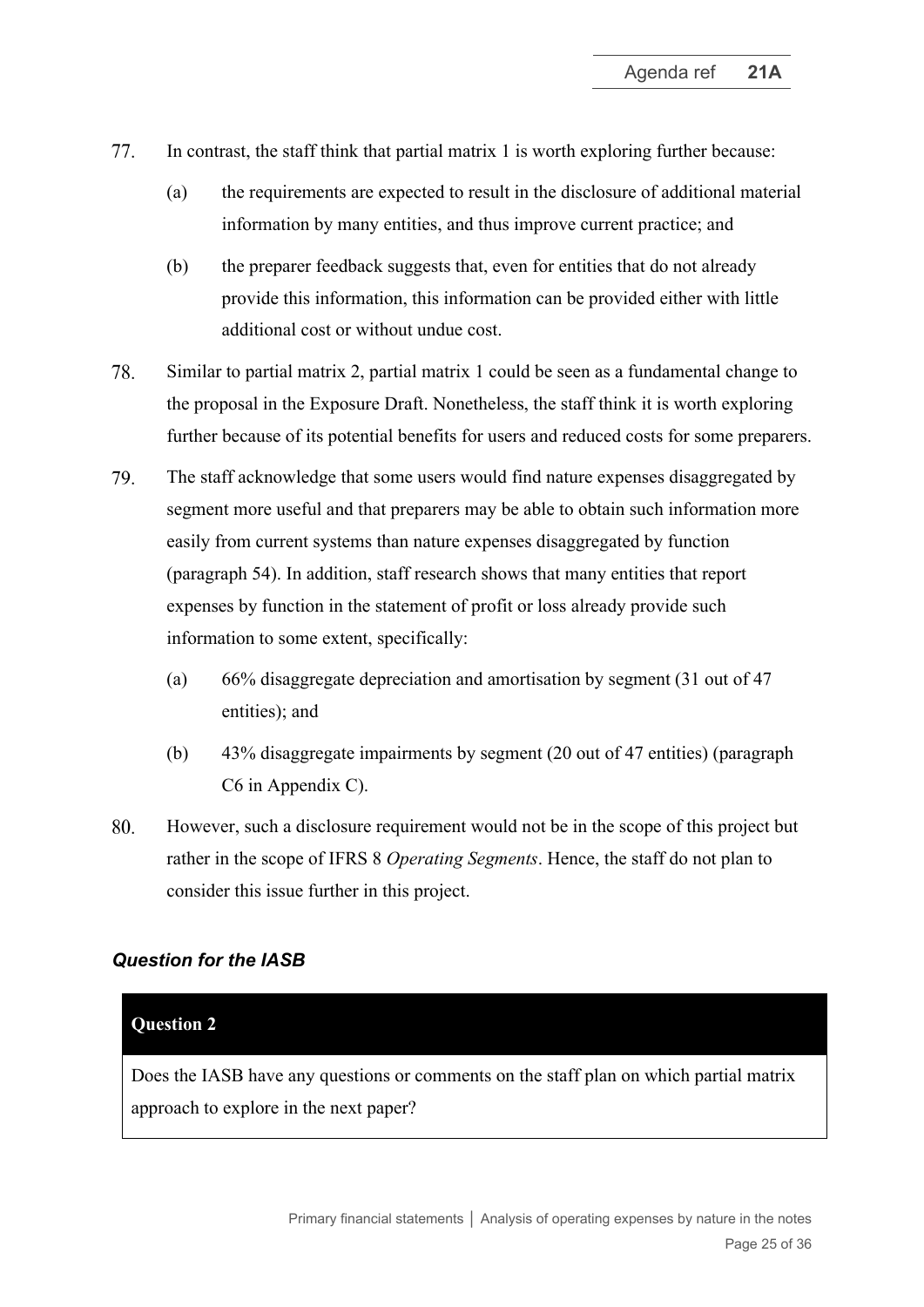### **Next steps**

### *What research and outreach we plan to do before the next IASB discussion?*

- <span id="page-25-0"></span>81. We are conducting research of current practice of disclosing nature expenses to help the IASB assess the effect of different approaches on reporting in practice. The Appendix C to this paper includes an analysis of the sample of 100 entities we used in the analysis of the effects in the Exposure Draft, focusing on 47 entities in the sample that report expenses by function. For example, this analysis shows that:
	- (a) many entities provide a full analysis of nature expenses, but most do not;
	- (b) some entities provide an analysis of depreciation, amortisation and employee benefits by some functions, and some entities also provide an analysis of impairment by functions; and
	- (c) most entities provide some analysis of expenses by segments, with most providing an analysis of depreciation and amortisation by segment.
- 82. We are currently conducting additional research on the effects of a partial matrix approach and plan to include any incremental findings in the next paper.
- 83. We do not think additional outreach is needed before we ask the IASB to make decisions.

#### *What questions we plan to cover in the next IASB papers?*

- <span id="page-25-1"></span>84. To enable the IASB to finalise the proposals relating to an analysis of operating expenses by nature for entities that report expenses by function, we plan to analyse the following questions in the next set of papers (for some questions we will be able to build on the analysis already done in the papers for the October IASB meeting):
	- (a) should entities be required to provide information about specified nature expenses disaggregated by functions and, if so, should any expenses beyond depreciation, amortisation and employee benefits be specified?
	- (b) if the IASB requires information about specified nature expenses disaggregated by functions, should: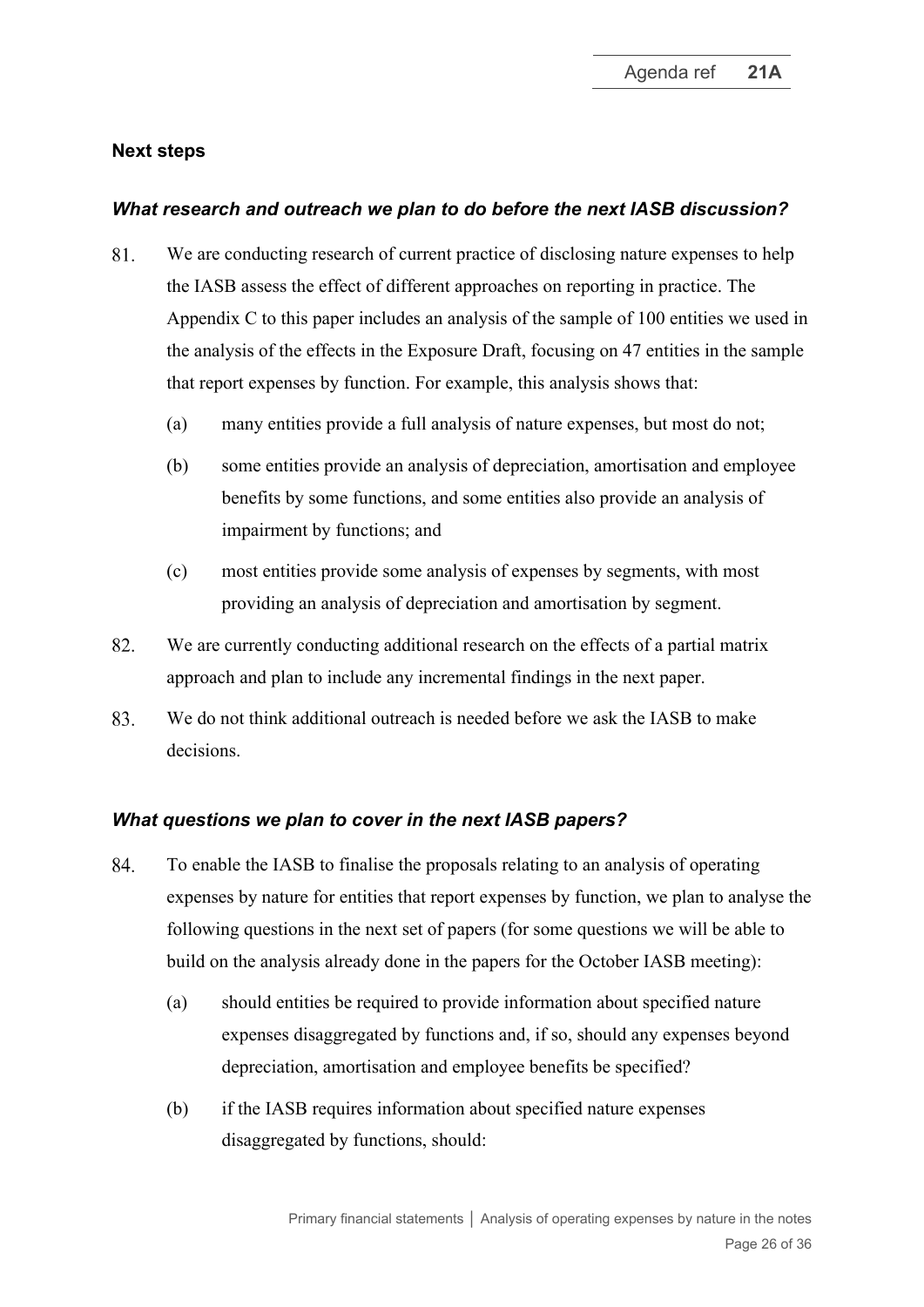- (i) there be a specific requirement for disclosure of totals for nature expenses in the new IFRS Accounting Standard; and, if so,
- (ii) should this specific requirement be limited to the totals of specified nature expenses?
- (c) the analysis in this paper assumes that the general requirement to disclose disaggregated amounts whenever the disaggregated information is material would not apply in addition to specific requirements for disclosure of operating expenses by nature (see paragraph [29\(b\)\)](#page-8-1). Is that approach the best way to avoid a requirement for a full matrix, or should the IASB keep the general requirement in place together with a cost relief?
- (d) is additional application guidance needed, for example relating to:
	- (i) the disclosure of costs incurred as opposed to expenses (see paragraph [43\(b\)\)](#page-13-3);
	- (ii) disaggregation of functions, for example whether entities would need to separately identify specified expenses related to selling expenses rather than specified expenses relating to selling, general and administrative expenses; and
	- (iii) any implications of the IASB's tentative decision to permit mixed presentation of operating expenses in the statement of profit or loss that need to be considered when developing the proposals for an analysis of operating expenses in the notes?

### *Question for the IASB*

#### **Question 3**

Does the IASB have any questions or comments on the planned next steps? Specifically, is there additional research you would suggest or additional questions the staff should analyse?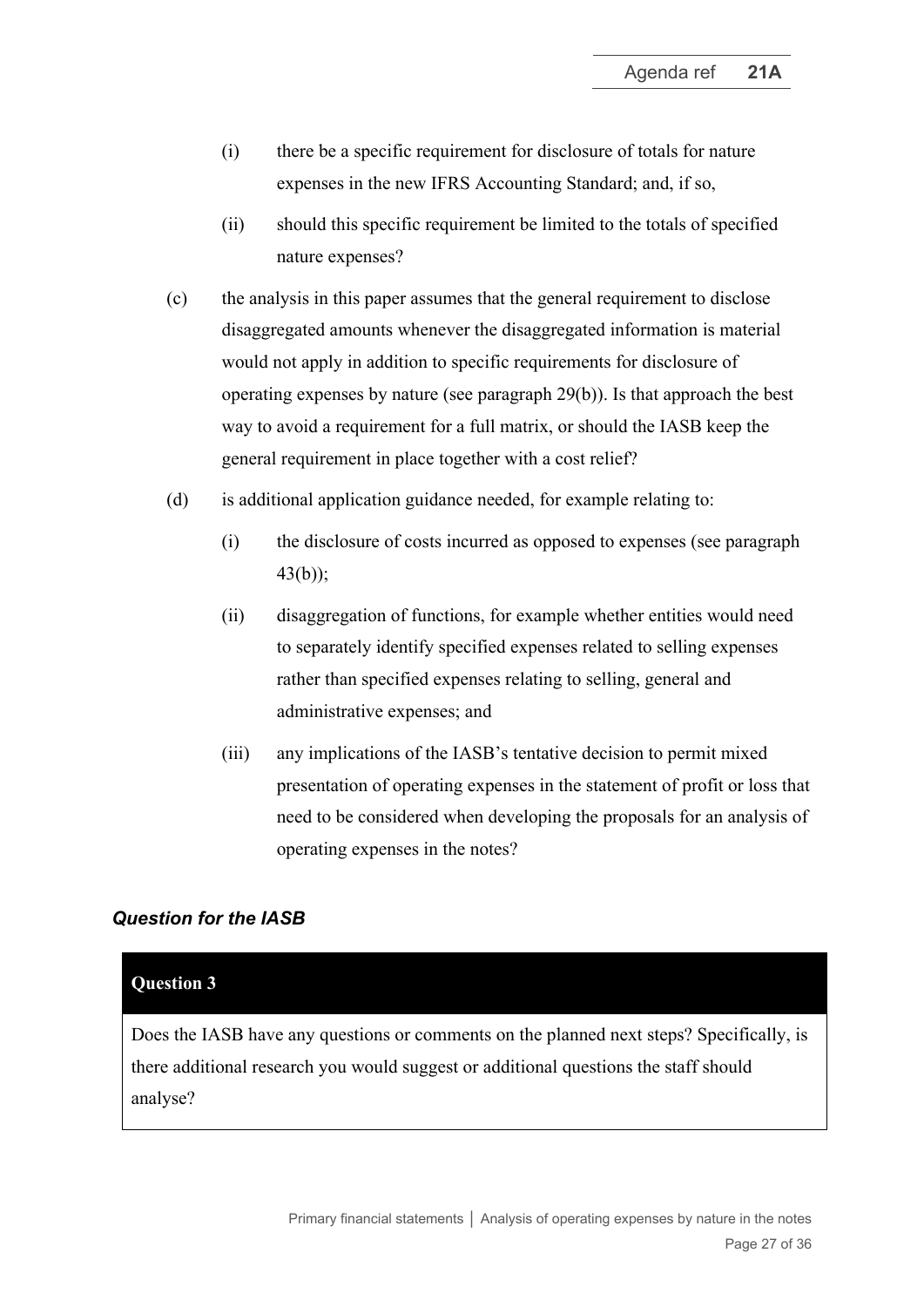# **Appendix A—Feedback on the proposal in the Exposure Draft (identical to paragraphs 13–22 of October 2021 [Agenda Paper 21C\)](https://www.ifrs.org/content/dam/ifrs/meetings/2021/october/iasb/ap21c-analysis-of-operating-expenses-disclosure-in-the-notes.pdf)**

# *Agreement*

- A1. Many respondents, mainly users, standard-setters, and accountancy bodies, agreed with the proposed requirement for an entity to disclose an analysis of expenses by nature in the notes if it presents an analysis of expenses by function in the statement of profit or loss. These stakeholders generally said that the proposed approach appears to strike a reasonable balance between user needs, complexity, and practicality. These respondents said the analysis of operating expenses by nature:
	- (a) would provide comprehensive information and help users make forecasts and calculate EBITDA;
	- (b) would help users reconcile the statement of cash flows with the statement of profit or loss; and
	- (c) is less judgmental than analysis by function, and therefore enhances comparability both from period to period for a reporting entity and in a single period across entities.
- A2. A few respondents, mostly users, said that the analysis of expenses by nature should be required not only in the annual financial statements, but also in the interim financial statements<sup>[9](#page-27-0)</sup>

# *Concerns*

- A3. Many respondents, mainly preparers and their representative bodies, disagreed with the IASB's proposed requirements. They said:
	- (a) the cost of providing such information will be higher than the benefits. Entities that currently present operating expenses by functions do so because this is how they run their business and monitor performance internally. These companies would have to maintain two statements of profit or loss and maintain dual systems of reporting of operating expenses—by functions for

<span id="page-27-0"></span><sup>&</sup>lt;sup>9</sup> Disclosure requirements in interim financial statements will be discussed in a future paper.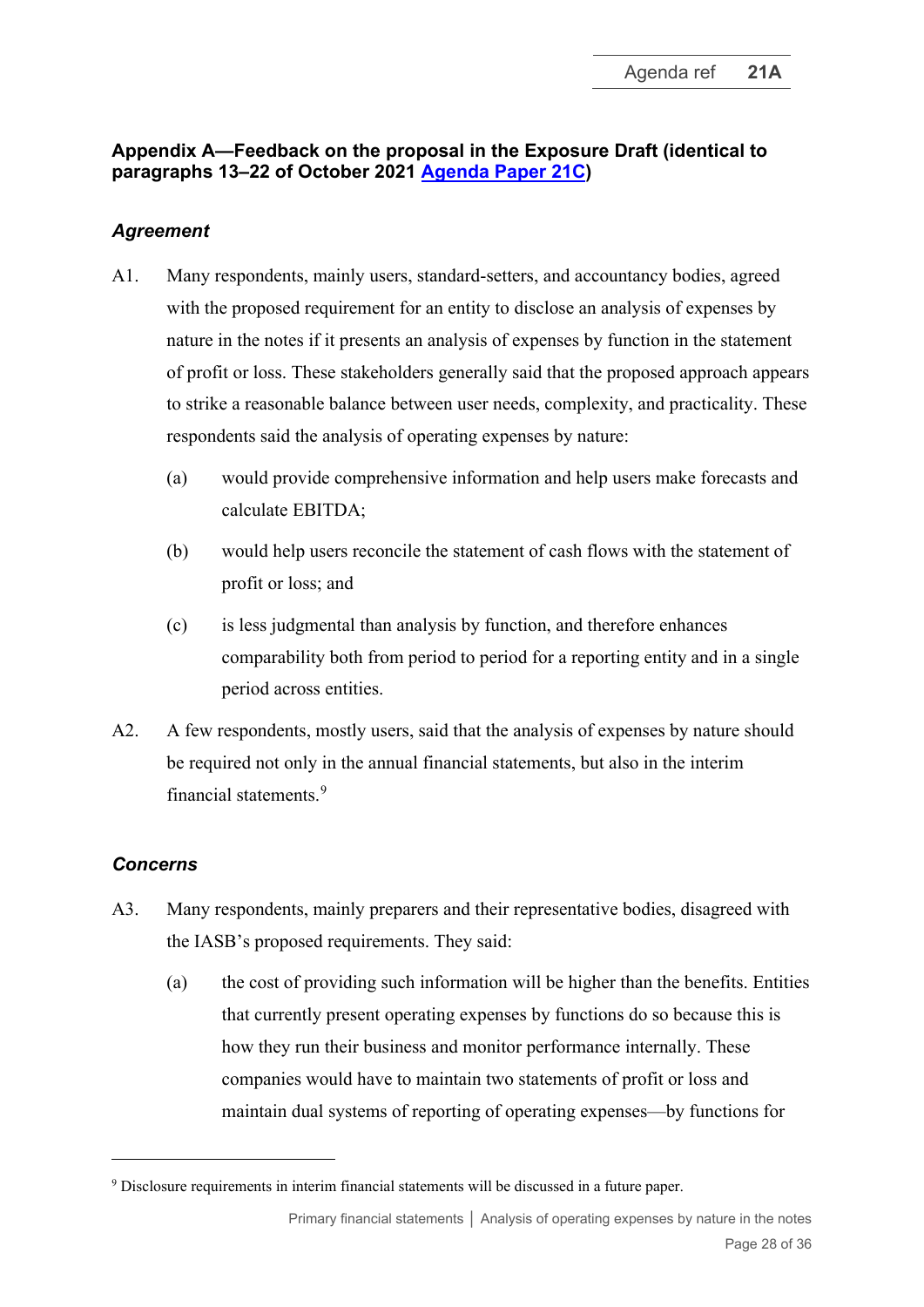internal reporting and performance monitoring, and by nature for external reporting. They said that if the analysis of expenses by nature is prepared solely to meet an external disclosure requirement, the ability of management to answer questions about those expenses or trends is likely to be limited.

- (b) some entities may not be able to analyse operating expenses by more than one method in their reporting systems. Therefore, these entities would need to incur additional costs to track operating expenses using the other method of presentation outside of their current systems.
- (c) both methods of presentation provide relevant information, but the IASB's proposals seem to favour by nature analysis of operating expenses.
- (d) they are unclear about why an entity should be required to disclose in a single note total operating expenses by nature if, applying paragraph 68 of the Exposure Draft, the entity has already determined that the presentation by function provides the most useful information. They think that the requirement is unnecessary.
- (e) IFRS 17 provides presentation guidance and takes precedent for insurance contracts by effectively requiring presentation of operating expenses by functions. Insurers said that they have not heard from users of their financial statements that the analysis of total operating expenses by nature would be needed and questioned the usefulness of information provided by such analysis.
- A4. A few respondents who agreed with the proposals also acknowledged that the proposed requirements could result in additional costs for preparers presenting operating expenses by functions, because they may not have adequate reporting systems in place.

#### *Alternative suggestions*

A5. To address cost concerns, some respondents suggested that the IASB should further extend its cost and benefit analysis by, for example, investigating which information about operating expenses by nature is fundamental for users of financial statements and whether the costs of providing such information would outweigh the benefits for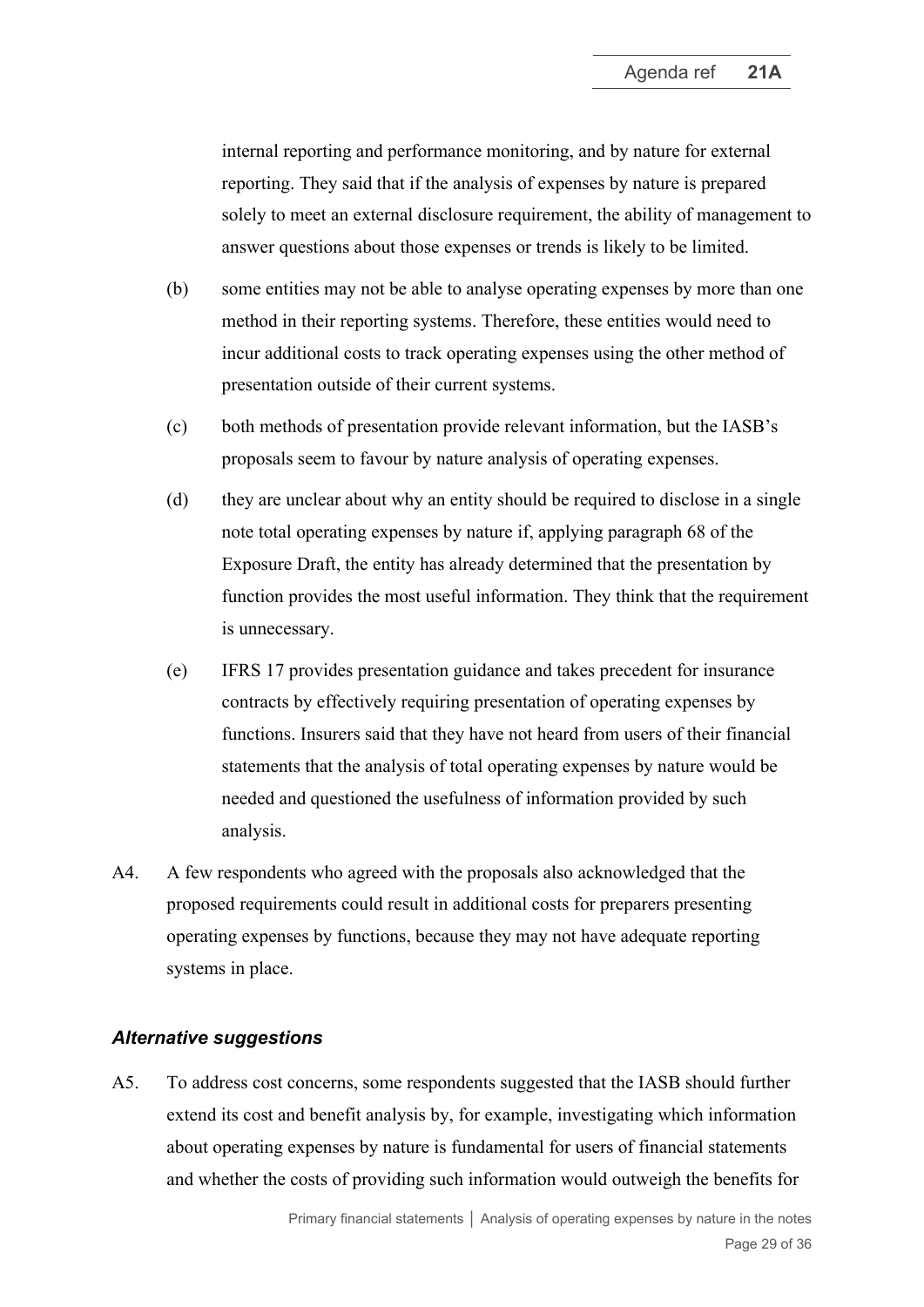users. Some respondents, including some users in discussions during outreach, suggested that, to alleviate the costs of application, the IASB should consider extending the scope of current requirements in IAS 1 by requiring disclosure of specified expenses by nature, in addition to those expenses by nature specifically required by IAS 1 (depreciation, amortisation and employee benefits expense), instead of requiring a complete analysis of operating expenses by nature.

- A6. A few users (comprising a global professional body and investor representative groups), as well as a regional standard-setter, said they would like the requirements to go further, and that entities should be required to present an analysis of expenses by nature, for each function, rather than for total operating expenses. They sometimes refer to this as matrix approach. To alleviate the cost, some of these users said a partial matrix may be sufficient to meet user needs. These users said that a partial matrix approach would provide a partial analysis of expenses by function by disclosing quantitative information about key expenses by nature included in each function (such as employee benefits, depreciation, and amortisation).
- A7. A few respondents, including a user professional body, suggested that the IASB should also consider requiring entities to disclose in the notes operating expenses by function, if in the statement of profit or loss they present the analysis of operating expenses by nature. Some of these respondents said that they do not consider one of the two methods to be superior to the other, because each of them provides relevant information—presentation of operating expenses by nature helps forecast future performance, while presentation by function helps evaluate past performance and compare gross profit.

#### *Fieldwork findings*

A8. Most participants that presented an analysis of expenses using the function of expense method were either unable to disclose an analysis of operating expenses using the nature of expense method or required significant estimates to disclose expenses using the nature of expense method using their existing systems (23 participants out of 29 participants that presented all or most operating expenses by function). These participants said that their existing systems were unable to provide a full analysis of expenses by nature because the nature of operating expenses: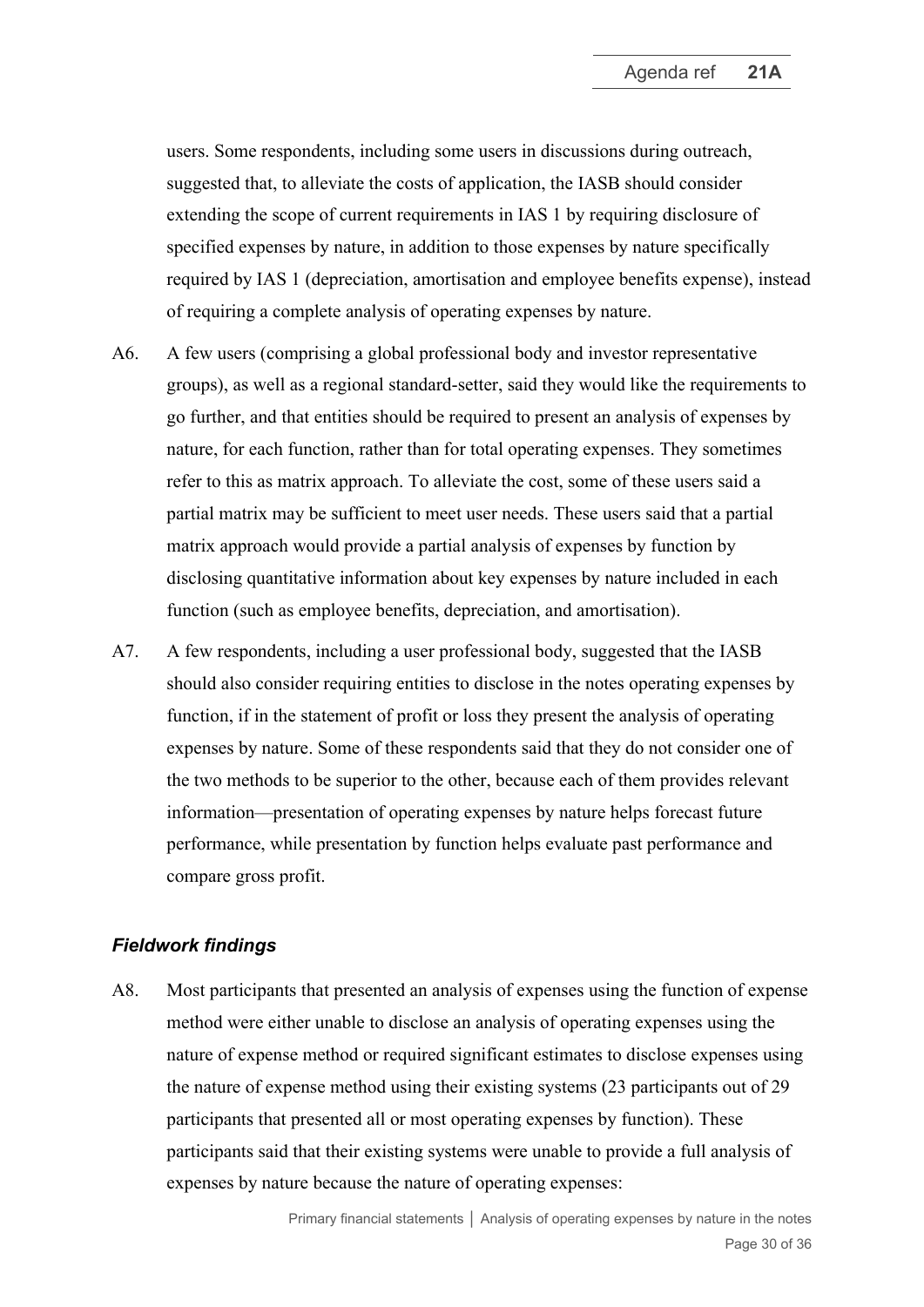- (a) generally is not tracked by the system—for example, one participant said that particular types of operating expenses by nature are tracked because of specific disclosure requirements in IFRS Standards but the remainder are not tracked;
- (b) is tracked where incurred (typically at a subsidiary level) but cannot be easily aggregated at a consolidated level because of consolidation by function; or
- (c) is changed or lost as a result of intercompany transactions, for example, when the output of one group entity is the input of another group entity.
- A9. The extent of systems challenges for participants presenting the analysis of expenses using the function of expense method varied by participant depending on the structure and level of integration of existing systems and the complexity of operations. Many of these participants said that employee costs, depreciation and amortisation are easily obtained from existing systems. However, most of these participants said that disclosing the analysis of operating expenses by nature to the level of accuracy expected to be required for audit would require significant changes to existing systems and processes that would be costly and time consuming.
- A10. A few participants that presented the analysis of expenses by function said that they were able to provide the analysis of expenses by nature because they are already required to prepare subsidiary accounts using the nature of expense method by local regulations.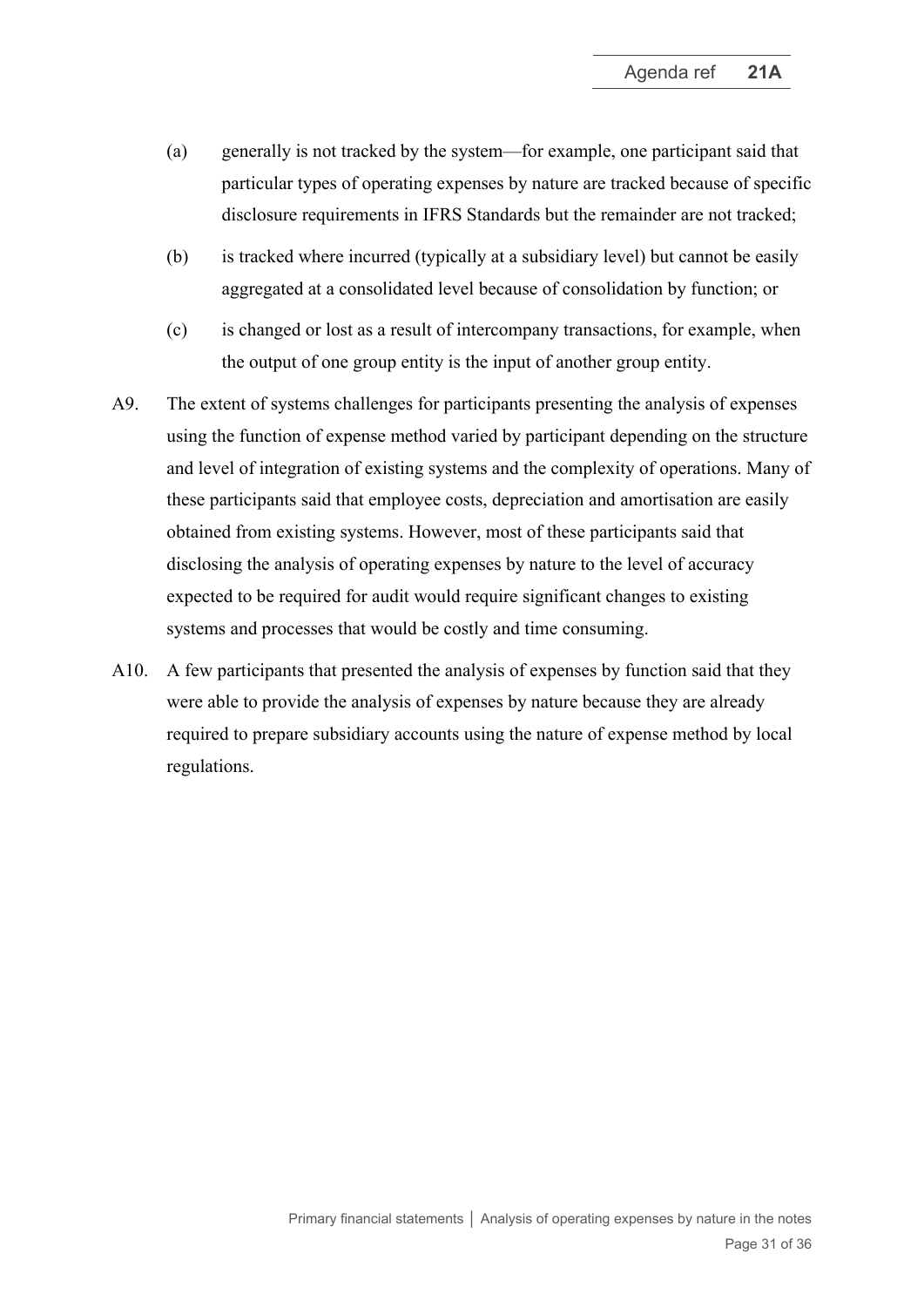|                                   | Main costs for entities (see also paragraphs 46–51)                                                                                              |                                                                                                                                       |                                                                                |                                                             |  |
|-----------------------------------|--------------------------------------------------------------------------------------------------------------------------------------------------|---------------------------------------------------------------------------------------------------------------------------------------|--------------------------------------------------------------------------------|-------------------------------------------------------------|--|
|                                   | Collection of cost centre<br>information at reporting entity<br>level                                                                            | Unbundling of standard costs                                                                                                          | Identification of nature of re-<br>charged costs (intracompany<br>re-charging) | Elimination of intercompany<br>transactions (consolidation) |  |
| <b>Exposure Draft</b><br>proposal | Yes, but limited to collection<br>of totals of nature expenses                                                                                   | No, information expected to be<br>generated from other systems<br>(e.g., purchase and payroll<br>systems)                             | Yes                                                                            | Yes                                                         |  |
| Partial matrix 1                  | Yes, collection of information<br>on allocation of totals to<br>functions required for specified<br>nature expenses                              | Yes, some unbundling would<br>be required (e.g., employee<br>benefits), but workarounds<br>perhaps available to obtain<br>information | Yes, but limited to specified<br>nature expenses                               | Yes                                                         |  |
| Partial matrix 2                  | Yes, collection of information<br>on allocation of totals to<br>functions required for all<br>nature expenses included in<br>specified functions | Yes, because cost of sales is<br>expected to be a specified<br>function                                                               | Yes                                                                            | Yes                                                         |  |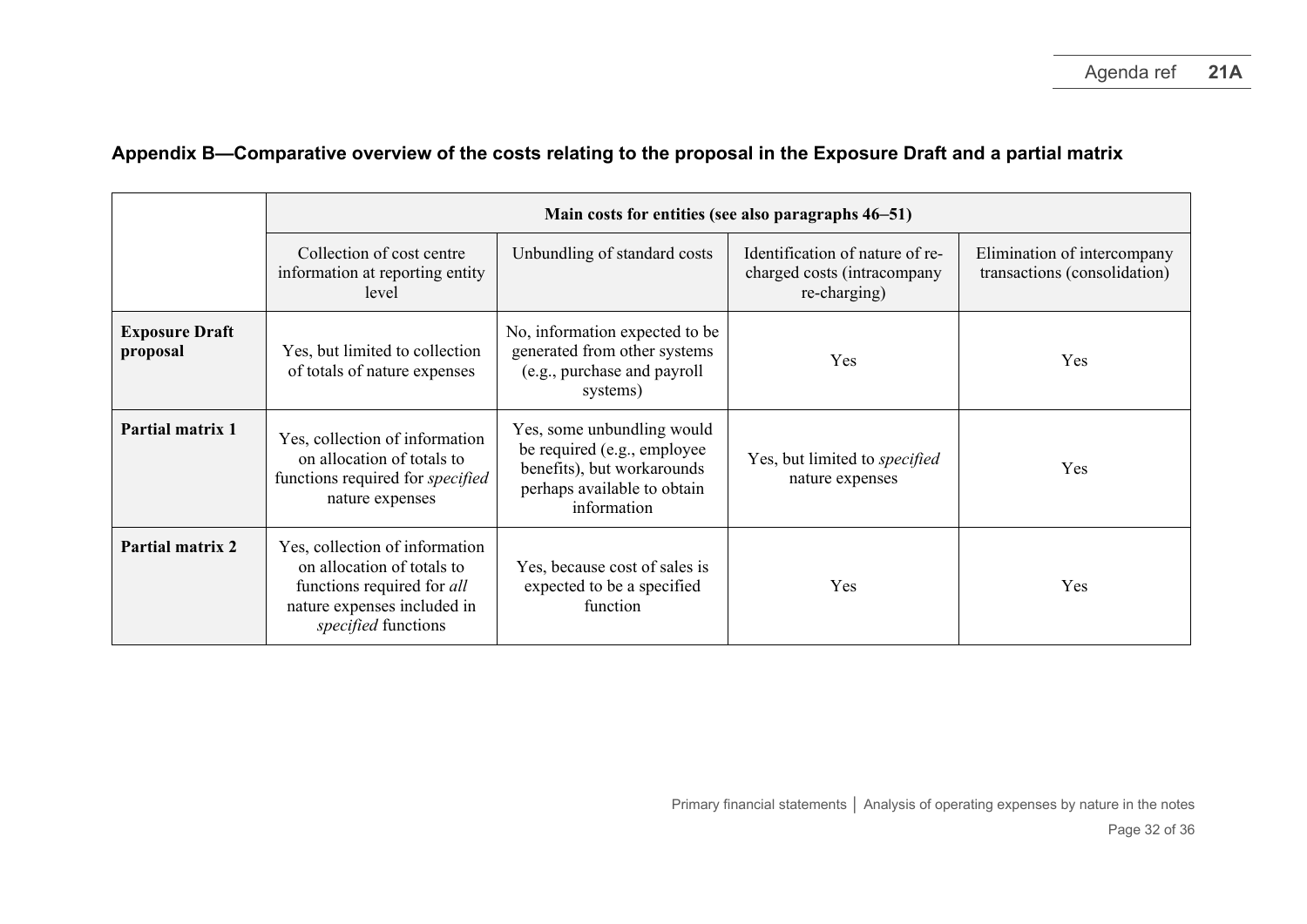# **Appendix C—Research on current practice of entities**

- $C1.$ The staff conducted research on 100 sample entities' 2020–2021 financial statements. The staff analysed:
	- (a) the presentation method in the statement of profit or loss of these 100 entities (paragraph [C2\)](#page-32-0); and
	- (b) for those entities that present expenses by function in the statement of profit or loss, whether they provide:
		- (i) a complete or limited analysis of nature expenses in the notes to the financial statements (paragraphs [C3](#page-32-1)[–C4\)](#page-33-0);
		- (ii) disaggregation of functions into nature expenses (paragraph [C5\)](#page-33-1); or
		- (iii) disaggregation of segments into nature expenses or by functions (paragraph [C6\)](#page-34-0).

### *Presentation method in the statement of profit or loss*

- <span id="page-32-0"></span> $C2.$ For the 100 entities analysed by staff, the research shows that:
	- (a) 47% present expenses by function (47 out of 100 entities);
	- (b) 18% present expenses by nature (18 out of 100 entities);
	- (c) 32% use a mixed presentation method (32 out of 100 entities); and
	- (d) 3% do not give an analysis of expenses in the statement of profit or loss (3 out of 100 entities).

#### *Current practice of entities reporting expenses by function*

#### *Analysis of nature expenses in the notes*

<span id="page-32-1"></span> $C3.$ The staff analysed how many entities that report expenses by function disclose a **complete analysis** of nature expenses (that is, disclose totals of *all* nature expenses) and how many disclose a **limited analysis** of nature expenses in the notes to the financial statements (that is, disclose totals of *some* nature expenses). The research shows that: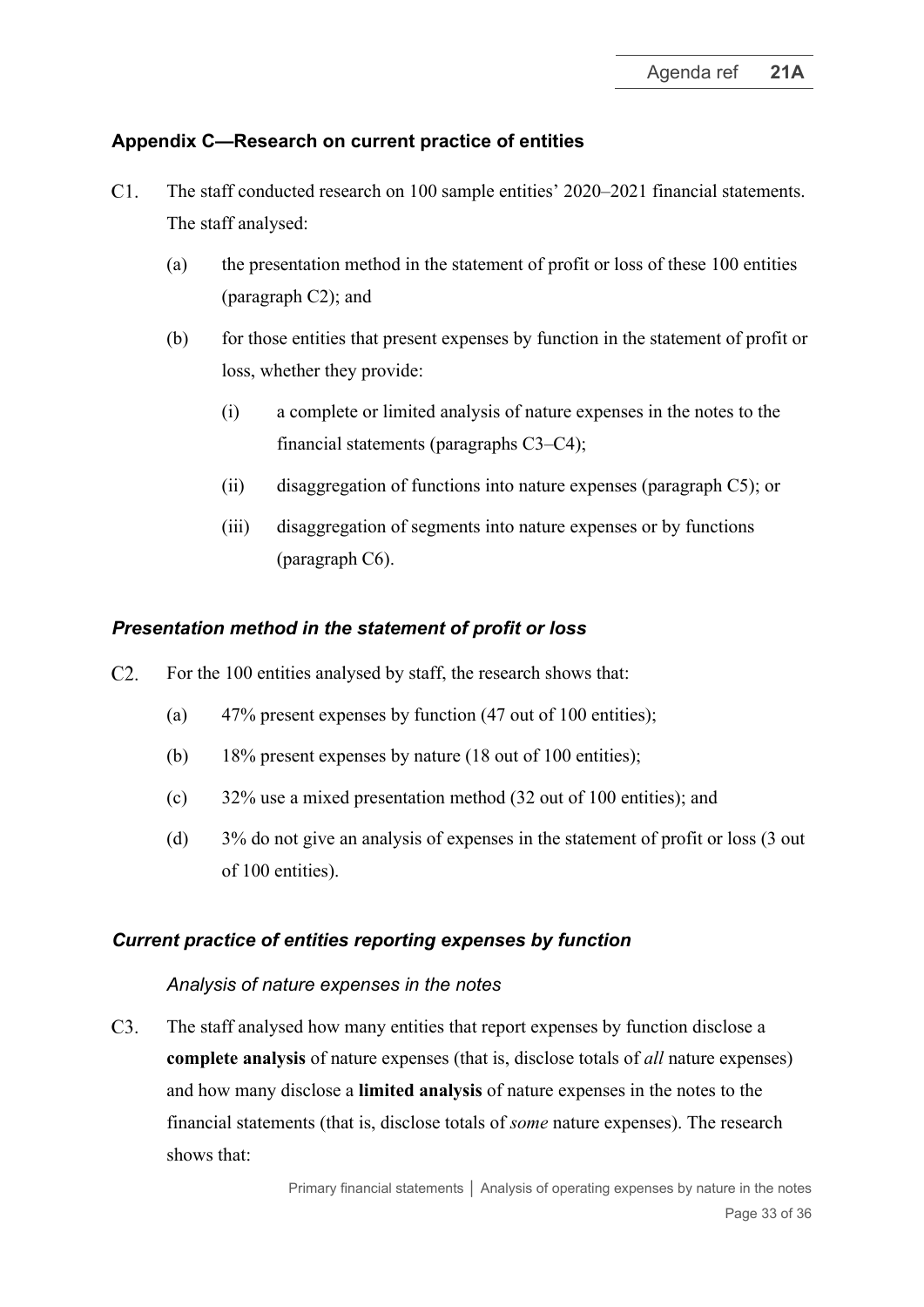- (a) 40% (19 out of 47 entities) provide a complete analysis of nature expenses; whereas
- (b) 60% (28 out of 47 entities) provide a limited analysis of nature expenses.
- <span id="page-33-0"></span> $C4.$ Entities that provide a limited analysis of nature expenses mostly provide totals of depreciation, amortisation, employee benefits, or impairments. A few entities also provide totals of other expenses (e.g., research and development expenses, audit fees).

### *Disaggregation of functions into nature expenses*

<span id="page-33-1"></span> $C5.$ The staff analysed how many entities disaggregate (some) functions into nature expenses—focusing explicitly on depreciation, amortisation, employee benefits and impairments. The research shows that 19% (9 out of 47 entities) provide disaggregated information on (some) functions to some extent (see table 1).

|                                                                  | Number of entities |              |                      |                |
|------------------------------------------------------------------|--------------------|--------------|----------------------|----------------|
|                                                                  | Depreciation       | Amortisation | Employee<br>benefits | Impairments    |
| Cost of sales $(6)$ :                                            | 5                  | 4            | 3                    | $\overline{2}$ |
| Selling, general and<br>administrative expenses<br>$(SG&A)(4)$ : | 4                  | 4            |                      | 2              |
| Research and development<br>expenses $(R&D)$ (3):                |                    | 3            | $\theta$             |                |

# **Table 1—Disaggregation of functions into depreciation, amortisation, employee benefits, and impairments**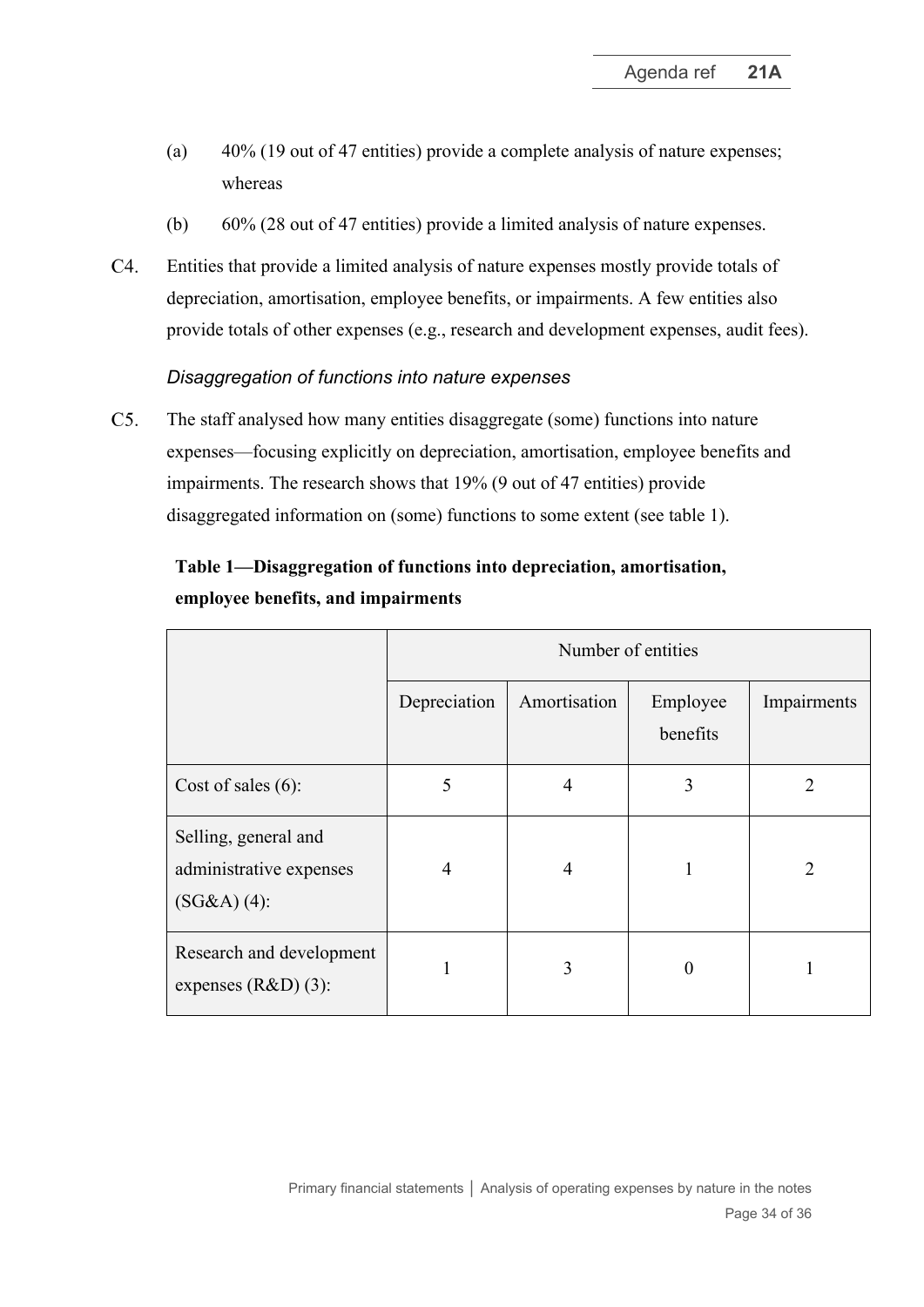### *Disaggregation of segments into nature expenses or by functions*

- <span id="page-34-0"></span>C6. The staff analysed the disaggregation of segment expenses. The research shows that:
	- (a) 66% disaggregate depreciation and amortisation by segment (31 out of 47 entities);
	- (b) 43% disaggregate impairments by segment (20 out of 47 entities);
	- (c) no entities disaggregate employee benefits by segment; and
	- (d) 11% disaggregate (some) functions by segment (5 out of 47 entities).